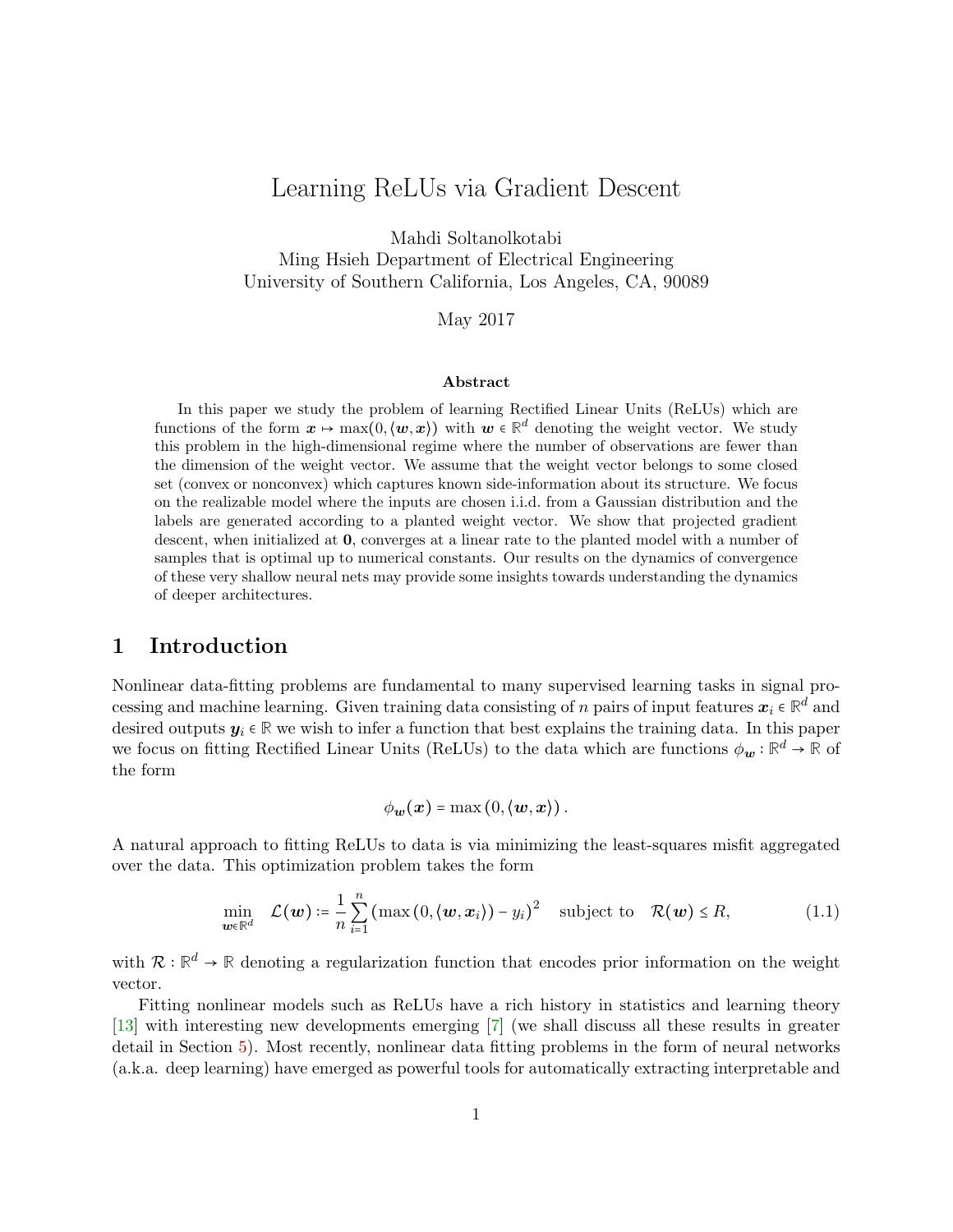actionable information from raw forms of data, leading to striking breakthroughs in a multitude of applications [\[14,](#page-17-2) [16,](#page-17-3) [5\]](#page-17-4). In these and many other empirical domains it is common to use local search heuristics such as gradient or stochastic gradient descent for nonlinear data fitting. These local search heuristics are surprisingly effective on real or randomly generated data. However, despite their empirical success the reasons for their effectiveness remains mysterious.

Focusing on fitting ReLUs, a-priori it is completely unclear why local search heuristics such as gradient descent should converge for problems of the form [\(1.1\)](#page-0-0), as not only the regularization function maybe nonconvex but also the loss function! Efficient fitting of ReLUs in this highdimensional setting poses new challenges: When are the iterates able to escape local optima and saddle points and converge to global optima? How many samples do we need? How does the number of samples depend on the a-priori prior knowledge available about the weights? What regularizer is best suited to utilizing a particular form of prior knowledge? How many passes (or iterations) of the algorithm is required to get to an accurate solution? At the heart of answering these questions is the ability to predict convergence behavior/rate of (non)convex constrained optimization algorithms. In this paper we build up on a new framework developed by the author in [\[22\]](#page-18-0) for analyzing nonconvex optimization problems to address such challenges.

## 2 Precise measures for statistical resources

We wish to characterize the rates of convergence for the projected gradient updates [\(3.2\)](#page-2-0) as a function of the number of samples, the available prior knowledge and the choice of the regularizer. To make these connections precise and quantitative we need a few definitions. Naturally the required number of samples for reliable data fitting depends on how well the regularization function  $\mathcal R$  can capture the properties of the weight vector  $w$ . For example, if we know that the weight vector is approximately sparse, naturally using an  $\ell_1$  norm for the regularizer is superior to using an  $\ell_2$ regularizer. To quantify this capability we first need a couple of standard definitions which we adapt from [\[18,](#page-17-5) [19,](#page-18-1) [22\]](#page-18-0).

Definition 2.1 (Descent set and cone) The set of descent of a function  $\mathcal R$  at a point  $w^*$  is defined as

$$
\mathcal{D}_{\mathcal{R}}(\boldsymbol{w}^*) = \Big\{\boldsymbol{h}:~ \mathcal{R}(\boldsymbol{w}^* + \boldsymbol{h}) \leq \mathcal{R}(\boldsymbol{w}^*)\Big\}.
$$

The cone of descent is defined as a closed cone  $\mathcal{C}_{\mathcal{R}}(w^*)$  that contains the descent set, i.e.  $\mathcal{D}_{\mathcal{R}}(w^*)$  $\mathcal{C}_{\mathcal{R}}(\bm{w}^*)$ . The tangent cone is the conic hull of the descent set. That is, the smallest closed cone  $\mathcal{C}_{\mathcal{R}}(w^*)$  obeying  $\mathcal{D}_{\mathcal{R}}(w^*)$   $\subset$   $\mathcal{C}_{\mathcal{R}}(w^*)$ .

We note that the capability of the regularizer  $R$  in capturing the properties of the unknown weight vector  $w^*$  depends on the size of the descent cone  $\mathcal{C}_{\mathcal{R}}(w^*)$ . The smaller this cone is the more suited the function R is at capturing the properties of  $w^*$ . To quantify the size of this set we shall use the notion of mean width.

**Definition 2.2 (Gaussian width)** The Gaussian width of a set  $C \in \mathbb{R}^d$  is defined as:

$$
\omega(\mathcal{C}) \coloneqq \mathbb{E}_{\boldsymbol{g}} \big[ \sup_{\boldsymbol{z} \in \mathcal{C}} \ \langle \boldsymbol{g}, \boldsymbol{z} \rangle \big],
$$

where the expectation is taken over  $g \sim \mathcal{N}(0, I_p)$ . Throughout we use  $\mathcal{B}^d/\mathbb{S}^{d-1}$  to denote the the unit ball/sphere of  $\mathbb{R}^d$ .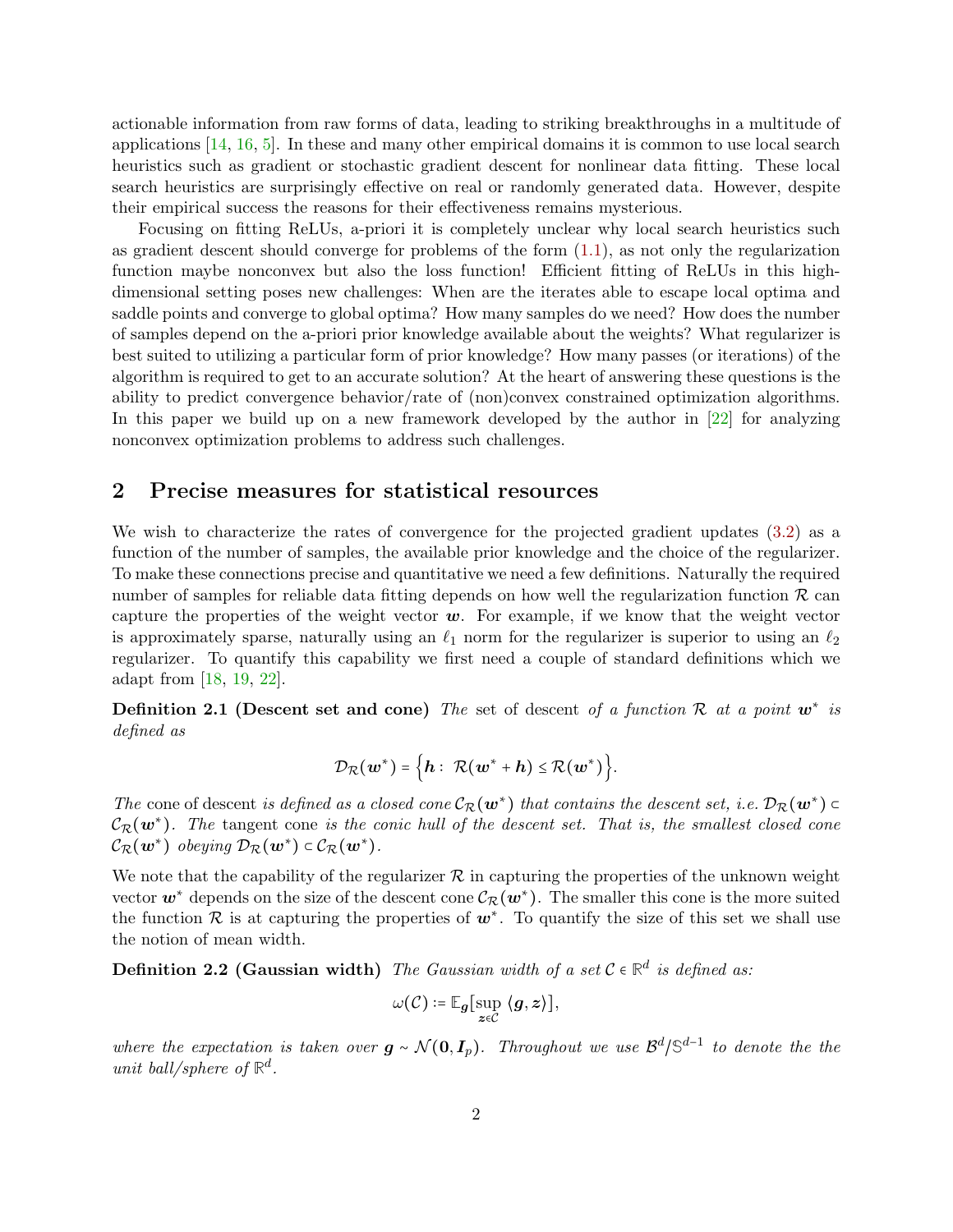We now have all the definitions in place to quantify the capability of the function  $\mathcal R$  in capturing the properties of the unknown parameter  $w^*$ . This naturally leads us to the definition of the minimum required number of samples.

Definition 2.3 (minimal number of samples) Let  $\mathcal{C}_{\mathcal{R}}(w^*)$  be a cone of descent of R at  $w^*$ . We define the minimal sample function as

<span id="page-2-3"></span><span id="page-2-1"></span>
$$
\mathcal{M}(\mathcal{R}, \bm{w}^*) = \omega^2(\mathcal{C}_{\mathcal{R}}(\bm{w}^*) \cap \mathcal{B}^d).
$$

We shall often use the short hand  $n_0 = \mathcal{M}(\mathcal{R}, \mathbf{w}^*)$  with the dependence on  $\mathcal{R}, \mathbf{w}^*$  implied.

We note that  $n_0$  is exactly the minimum number of samples required for structured signal recovery from linear measurements when using convex regularizers [\[4,](#page-17-6) [1\]](#page-16-0). Specifically, the optimization problem

$$
\sum_{i=1}^{n} (y_r - \langle x_i, \mathbf{w}^* \rangle)^2 \quad \text{subject to} \quad \mathcal{R}(\mathbf{w}) \le \mathcal{R}(\mathbf{w}^*), \tag{2.1}
$$

succeeds at recovering an unknown weight vector  $w^*$  with high probability from n observations of the form  $y_i = \langle a_i, w^* \rangle$  if and only if  $n \geq n_0$ .<sup>[1](#page-0-1)</sup> While this result is only known to be true for convex regularization functions we believe that  $n_0$  also characterizes the minimal number of samples even for nonconvex regularizers in [\(2.1\)](#page-2-1). See [\[18\]](#page-17-5) for some results in the nonconvex case as well as the role this quantity plays in the computational complexity of projected gradient schemes for linear inverse problems. Given that with nonlinear samples we have less information (we loose some information compared to linear observations) we can not hope to recover the weight vector from  $n \leq n_0$  when using  $(1.1)$ . Therefore, we can use  $n_0$  as a lower-bound on the minimum number of observations required for projected gradient descent iterations [\(3.2\)](#page-2-0) to succeed at finding the right model.

## 3 Theoretical results for learning ReLUs

A simple heuristic for optimizing [\(1.1\)](#page-0-0) is to use gradient descent. One challenging aspect of the above loss function is that it is not differentiable and it is not clear how to run projected gradient descent. However, this does not pose a fundamental challenge as the loss function is differentiable except for isolated points and we can use the notion of generalized gradients to define the gradient at a non-differentiable point as one of the limit points of the gradient in a local neighborhood of the non-differentiable point. For the loss in  $(1.1)$  the generalized gradient takes the form

$$
\nabla \mathcal{L}(\boldsymbol{w}) \coloneqq \frac{1}{n} \sum_{i=1}^{n} \left( \text{ReLU}\left( \langle \boldsymbol{w}, \boldsymbol{x}_i \rangle \right) - y_i \right) \left( 1 + \text{sgn}(\langle \boldsymbol{w}, \boldsymbol{x}_i \rangle) \right) \boldsymbol{x}_i. \tag{3.1}
$$

Therefore, projected gradient descent takes the form

<span id="page-2-4"></span><span id="page-2-2"></span><span id="page-2-0"></span>
$$
\mathbf{w}_{\tau+1} = \mathcal{P}_{\mathcal{K}}\left(\mathbf{w}_{\tau} - \mu_{\tau} \nabla \mathcal{L}(\mathbf{w}_{\tau})\right),\tag{3.2}
$$

where  $\mu_{\tau}$  is the step size and  $\mathcal{K} = \{ \mathbf{w} \in \mathbb{R}^d : \mathcal{R}(\mathbf{w}) \leq R \}$  is the constraint set with  $\mathcal{P}_{\mathcal{K}}$  denoting the Euclidean projection onto this set.

<sup>&</sup>lt;sup>1</sup>We would like to note that  $n_0$  only approximately characterizes the minimum number of samples required. A more precise characterization is  $\phi^{-1}(\omega^2(\mathcal{C}_R(\boldsymbol{w}^*)) \propto \omega^2(\mathcal{C}_R(\boldsymbol{w}^*)) \propto \theta^d)$  where  $\phi(t) = \sqrt{2} \frac{\Gamma(\frac{t+1}{2})}{\Gamma(\frac{t}{2})}$  $\frac{\Gamma(\frac{t+1}{2})}{\Gamma(\frac{t}{2})} \approx \sqrt{t}$ . However, since our results have unspecified constants we avoid this more accurate characterization.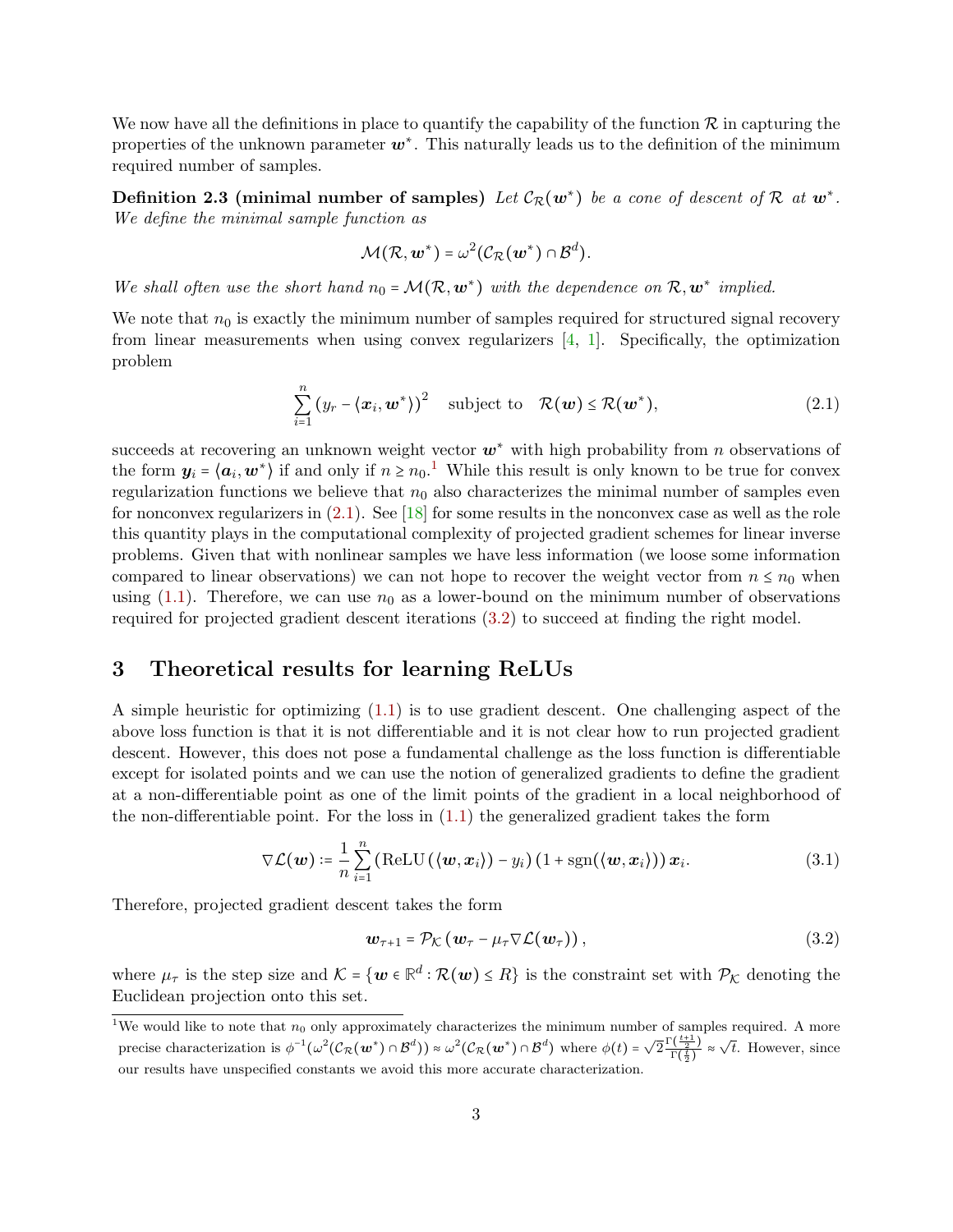**Theorem 3.1** Let  $w^* \in \mathbb{R}^d$  be an arbitrary weight vector and  $\mathcal{R}: \mathbb{R}^d \to \mathbb{R}$  be a proper function (convex or nonconvex). Suppose the feature vectors  $x_i \in \mathbb{R}^d$  are i.i.d. Gaussian random vectors distributed as  $\mathcal{N}(\mathbf{0}, I)$  with the corresponding labels given by

$$
\boldsymbol{y}_i = \max(0, \langle \boldsymbol{x}_i, \boldsymbol{w}^* \rangle).
$$

To estimate  $w^*$ , we start from the initial point  $w_0 = 0$  and apply the Projected Gradient (PGD) updates of the form

$$
\mathbf{w}_{\tau+1} = \mathcal{P}_{\mathcal{K}} \left( \mathbf{w}_{\tau} - \mu_{\tau} \nabla \mathcal{L}(\mathbf{w}_{\tau}) \right), \tag{3.3}
$$

with  $\mathcal{K} = \{ \mathbf{w} \in \mathbb{R}^d : \mathcal{R}(\mathbf{w}) \leq \mathcal{R}(\mathbf{w}^*) \}$  and  $\nabla \mathcal{L}$  defined via [\(3.1\)](#page-2-2). Also set the learning parameter sequence  $\mu_0 = 2$  and  $\mu_{\tau} = 1$  for all  $\tau = 1, 2, \ldots$  and let  $n_0 = \mathcal{M}(\mathcal{R}, \mathbf{w}^*)$ , defined by [2.3,](#page-2-3) be our lower bound on the number of measurements. Also assume

<span id="page-3-1"></span><span id="page-3-0"></span>
$$
n > cn_0,\tag{3.4}
$$

holds for a fixed numerical constant c. Then there is an event of probability at least  $1 - 9e^{-\gamma n}$  such that on this event the updates [\(3.3\)](#page-3-0) obey

$$
\|\mathbf{w}_{\tau} - \mathbf{w}^*\|_{\ell_2} \le \left(\frac{1}{2}\right)^{\tau} \|\mathbf{w}^*\|_{\ell_2}.
$$
 (3.5)

Here  $\gamma$  is a fixed numerical constant.

The first interesting and perhaps surprising aspect of this result is its generality: it applies not only to convex regularization functions but also nonconvex ones! As we mentioned earlier the optimization problem in [\(1.1\)](#page-0-0) is not known to be tractable even for convex regularizers. Despite the nonconvexity of both the objective and regularizer, the theorem above shows that with a near minimal number of data samples, projected gradient descent provably learns the original weight vector  $w^*$  without getting trapped in any local optima.

Another interesting aspect of the above result is that the convergence rate is linear. Therefore, to achieve a relative error of  $\epsilon$  the total number of iterations is on the order of  $\mathcal{O}(\log(1/\epsilon))$ . Thus the overall computational complexity is on the order of  $\mathcal{O}(nd \log(1/\epsilon))$  (in general the cost is the total number of iterations multiplied by the cost of applying the feature matrix  $\boldsymbol{X}$  and its transpose). As a result, the computational complexity is also now optimal in terms of dependence on the matrix dimensions. Indeed, for a dense matrix even verifying that a good solution has been achieved requires one matrix-vector multiplication which takes  $\mathcal{O}(nd)$  time.

## 4 Numerical experiments

In this section we carry out a simple numerical experiment to corroborate our theoretical results. For this purpose we generate a unit norm sparse vector  $w^* \in \mathbb{R}^d$  of dimension  $d = 1000$  containing  $s = d/50$  non-zero entries. We also generate a random feature matrix  $\boldsymbol{X} \in \mathbb{R}^{n \times d}$  with  $n = \lfloor 8s \log(d/s) \rfloor$ and containing i.i.d.  $\mathcal{N}(0,1)$  entries.

We now take two sets of observations of size n from  $\boldsymbol{\theta}^*$ :

• ReLU observations: the response vector is equal to  $y = \text{ReLU}(Xw^*)$ .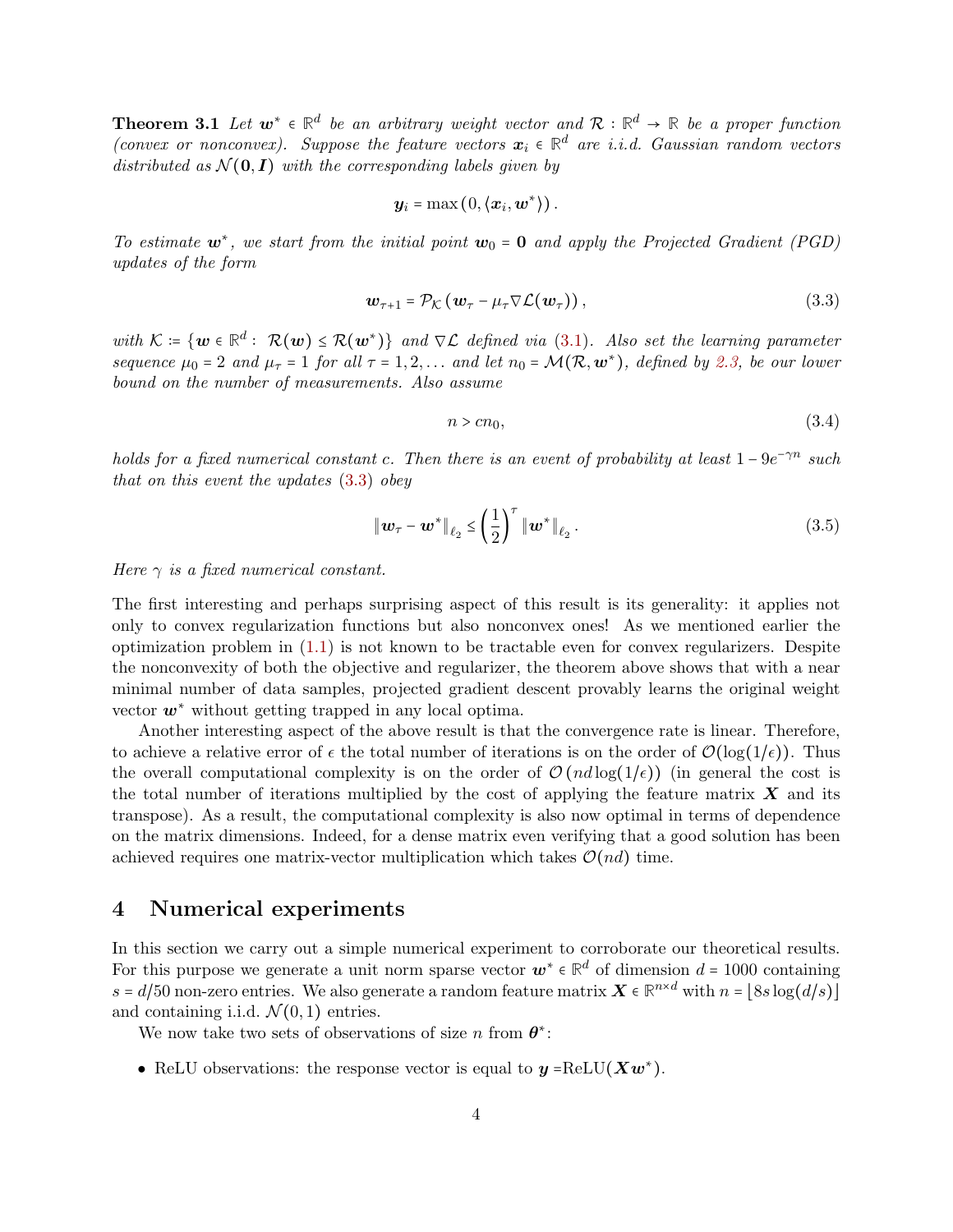<span id="page-4-1"></span>

Figure 1: Estimation error  $(\|\boldsymbol{w}_{\tau} - \boldsymbol{w}^*\|_{\ell_2})$  obtained via running PGD iterates as a function of the number of iterations  $\tau$ . The plots are for two different observations models: 1) ReLU observations of the form  $y = \text{ReLU}(Xw^*)$  and 2) linear observations of the form  $y = Xw^*$ . The bold colors depict average behavior over 100 trials. None bold color depict the estimation error of some sample trials.

• Linear observations: the response is  $y = Xw^*$ .

We apply the projected gradient iterations to to both observation models starting from  $w_0 = 0$ . For the ReLU observations we use the step size discussed in Theorem [3.1.](#page-2-4) For the linear model we apply projected gradient descent updates of the form

$$
\boldsymbol{w}_{\tau+1} = \mathcal{P}_{\mathcal{K}}\left(\boldsymbol{w}_{\tau} - \frac{1}{n}\boldsymbol{X}^T(\boldsymbol{X}\boldsymbol{w}_{\tau} - \boldsymbol{y})\right).
$$

<span id="page-4-0"></span>In both cases we use the regularizer  $\mathcal{R}(w) = \|w\|_0$  so that the projection only keeps the top s entries of the vector (a.k.a. iterative hard thresholding). In Figure [1](#page-4-1) the resulting estimation errors  $(\|\mathbf{w}_{\tau} - \mathbf{w}^*\|_{\ell_2})$  is depicted as a function of the number of iterations  $\tau$ . The bold colors depict average behavior over 100 trials. The estimation error of some sample trials are also depicted in none bold colors. This plot clearly show that PGD iterates applied to ReLU observations converge quickly to the ground truth. This figure also clearly demonstrates that the behavior of the PGD iterates applied to both models are similar, further corroborating the results of Theorem [3.1.](#page-2-4) We note that the sample complexity used in this simulation is  $8s \log(n/s)$  which is a constant factor away from  $n_0 \sim s \log(n/s)$  confirming our assertion that the required sample complexity is a constant factor away from  $n_0$  (as predicted by Theorem [3.1\)](#page-2-4).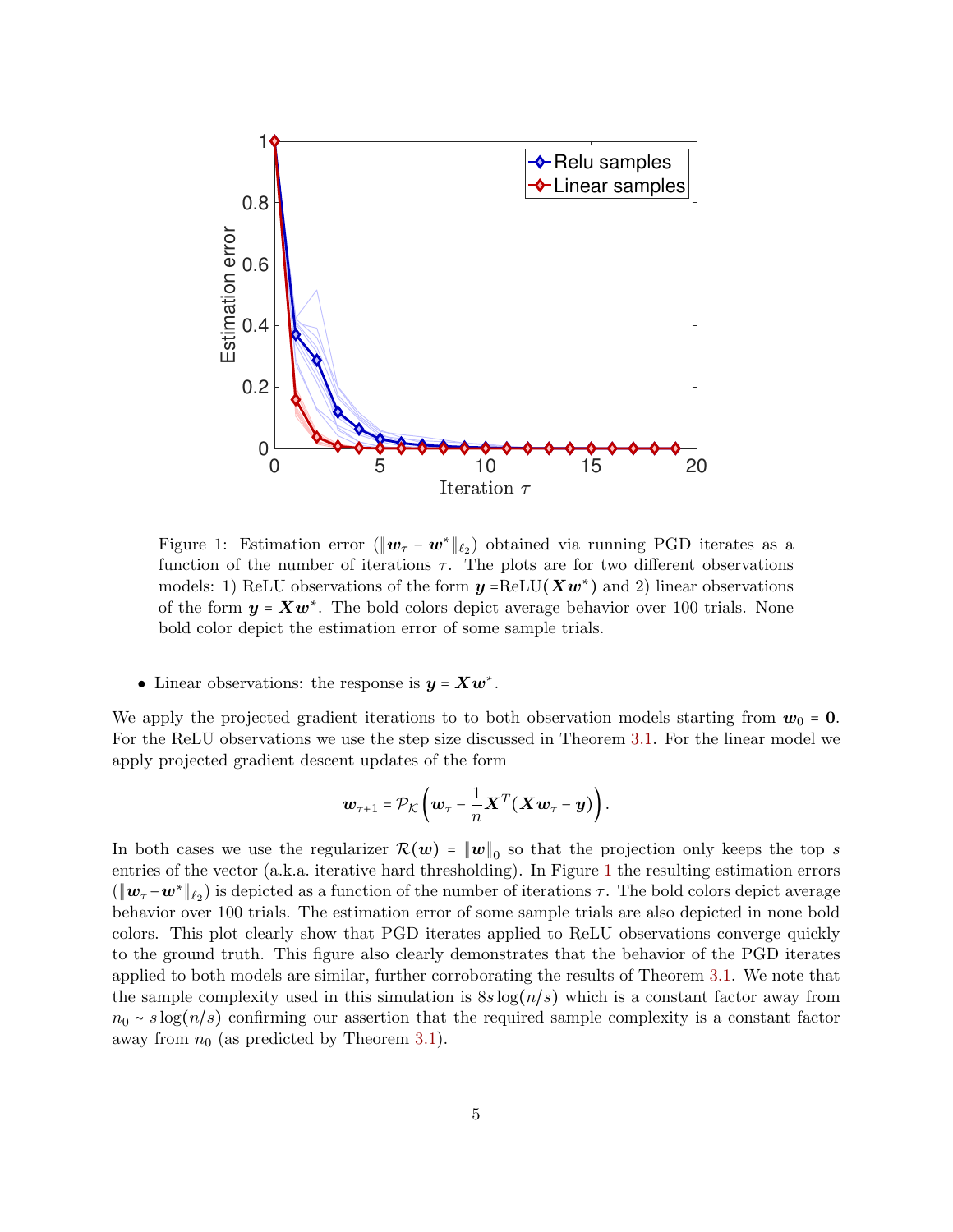## 5 Discussions and prior art

There is a large body of work on learning nonlinear models. A particular class of such problems that have been studied are the so called idealized Single Index Models (SIMs) [\[10,](#page-17-7) [11\]](#page-17-8). In these problems the inputs are labeled examples  $\{(\bm{x}_i, y_i)\}_{i=1}^n \in \mathbb{R}^d \times \mathbb{R}$  which are guaranteed to satisfy  $y_i = f(\langle \boldsymbol{w}, \boldsymbol{x}_i \rangle)$  for some  $\boldsymbol{w} \in \mathbb{R}^d$  and nondecreasing (Lipchitz continuous)  $f : \mathbb{R} \to \mathbb{R}$ . The goal in this problem is to find a (nearly) accurate such f and  $w$ . An interesting polynomial-time algorithm called the Isotron exists for this problem [\[13,](#page-17-0) [12\]](#page-17-9). In principle, this approach can also be used to fit ReLUs. However, these results differ from ours in term of both assumptions and results. On the one had, the assumptions are slightly more restrictive as they require bounded features  $x_i$ , outputs  $y_i$  and weights. On the other hand, these result hold for much more general distributions and more general models than the realizable model studied in this paper. These results also do not apply in the high dimensional regime where the number of observations is significantly smaller than the number of parameters (see  $\lceil 6 \rceil$  for some results in this direction). In the realizable case, the Isotron result require  $\mathcal{O}(\frac{1}{\epsilon})$  $\frac{1}{\epsilon}$ ) iterations to achieve  $\epsilon$  error in objective value. In comparison, our results guarantee convergence to a solution with relative error  $\epsilon$  ( $||\boldsymbol{w}_{\tau} - \boldsymbol{w}^*||_{\ell_2}/||\boldsymbol{w}^*||_{\ell_2} \leq \epsilon$ ) after  $\log(1/\epsilon)$  iterations. Focusing on the specific case of ReLU functions, an interesting recent result [\[7\]](#page-17-1) shows that reliable learning of ReLUs is possible under very general but bounded distributional assumptions. To achieve an accuracy of  $\epsilon$  the algorithm runs in poly $(1/\epsilon)$  time. In comparison, as mentioned earlier our result rquires  $\log(1/\epsilon)$  iterations for reliable parameter estimation. We note however we study the problem in different settings and a direct comparison is not possible between the two results.

We would like to note that there is an interesting growing literature on learning shallow neural networks with a single hidden layer with i.i.d. inputs, and under a realizable model (i.e. the labels are generated from a network with planted weights)  $[24, 2, 26]$  $[24, 2, 26]$  $[24, 2, 26]$  $[24, 2, 26]$  $[24, 2, 26]$ . For isotropic Gaussian inputs, [\[24\]](#page-18-2) shows that with two hidden unites  $(k = 2)$  there are no critical points for configurations where both weight vectors fall into (or outside) the cone of ground truth weights. With the same assumptions, [\[2\]](#page-17-11) proves that for a single-hidden ReLU network with a single non-overlapping convolutional filter, all local minimizers of the population loss are global; they also give counterexamples in the overlapping case and prove the problem is NP-hard when inputs are not Gaussian. [\[26\]](#page-18-3) studies general single-hidden layer networks and shows that a version of gradient descent which uses a fresh batch of samples in each iteration converges to the planted model. This holds using an initialization obtained via a tensor decomposition method. Our approach and convergence results differ from this literature in a variety of different ways. First, we focus on zero hidden layers with a regularization term. This literature focuses on one-hidden layers without regularization. Second, unlike some of these results such as  $\left[2, 15\right]$  $\left[2, 15\right]$  $\left[2, 15\right]$ , we study the optimization properties of the empirical function, not its expected value. Third, we initialize at zero in lieu of sophisticated initialization schemes. Finally, our framework does not require a fresh batch of samples per new gradient iteration as in  $[26]$ . We also note that several publications study the effect of over-parametrization on the training of neural networks without any regularization [\[20,](#page-18-4) [9,](#page-17-13) [17,](#page-17-14) [23\]](#page-18-5). Therefore, the global optima are not unique and it is not clear why the solutions generalize. In comparison we study the problem with an arbitrary regularization which allows for a unique global optima.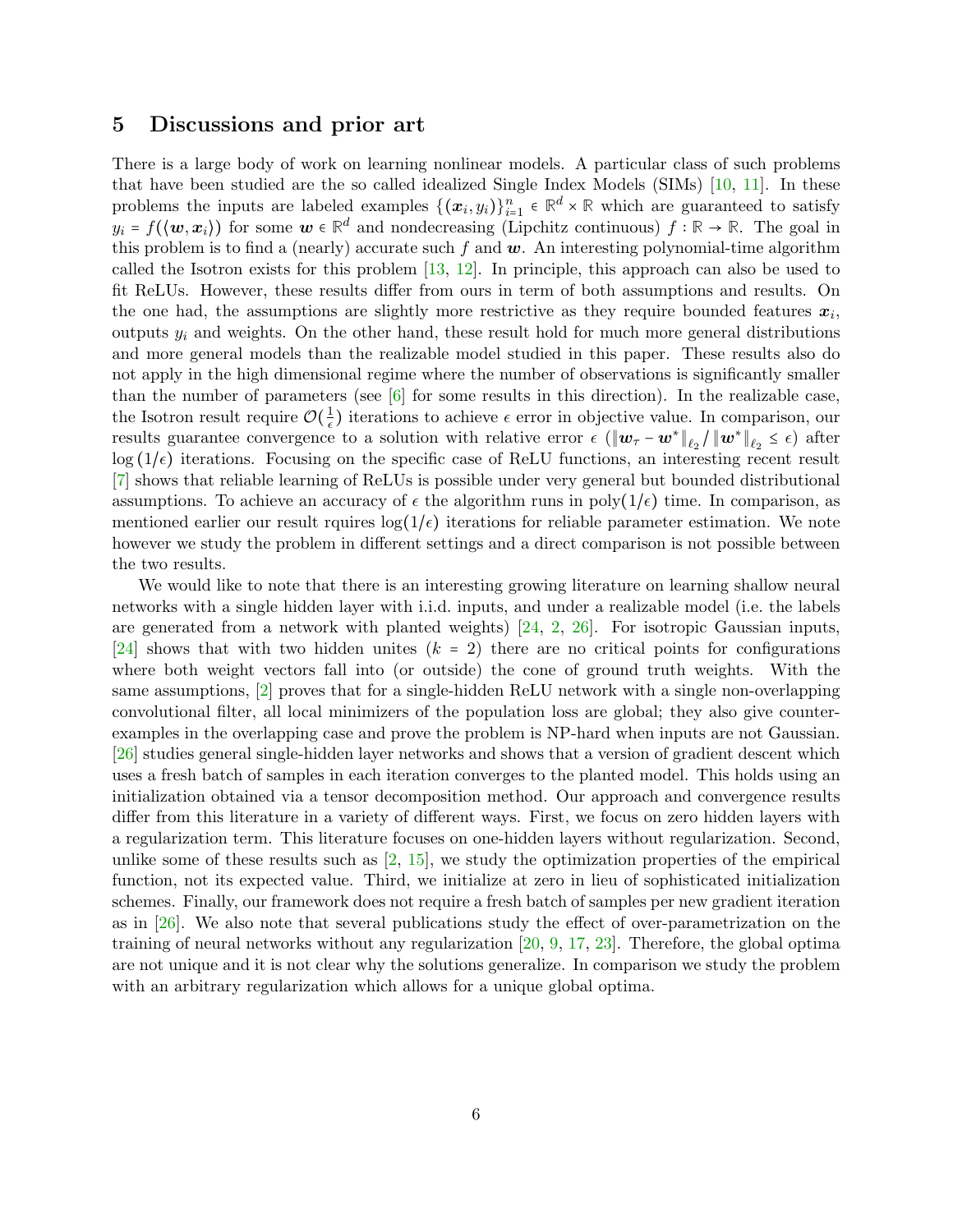## 6 Proofs

### 6.1 Preliminaries

In this section we gather some useful results on concentration of stochastic processes which will be crucial in our proofs. These results are mostly adapted from  $[22, 3, 21]$  $[22, 3, 21]$  $[22, 3, 21]$  $[22, 3, 21]$  $[22, 3, 21]$ . We begin with a lemma which is a direct consequence of Gordon's escape from the mesh lemma [\[8\]](#page-17-16).

**Lemma 6.1** Assume  $C \subset \mathbb{R}^d$  is a cone and  $\mathbb{S}^{d-1}$  is the unit sphere of  $\mathbb{R}^d$ . Also assume that

<span id="page-6-2"></span>
$$
n \ge \max\left(20\frac{\omega^2(\mathcal{C} \cap \mathbb{S}^{d-1})}{\delta^2}, \frac{1}{2\delta} - 1\right),\,
$$

for a fixed numerical constant c. Then for all  $h \in \mathcal{C}$ 

$$
\left|\frac{1}{n}\sum_{i=1}^n (\langle x_i, h \rangle)^2 - ||h||_{\ell_2}^2\right| \leq \delta ||h||_{\ell_2}^2,
$$

holds with probability at least  $1 - 2e^{-\frac{\delta^2}{360}n}$ .

We also need a generalization of the above lemma stated below.

**Lemma 6.2** ([\[22\]](#page-18-0)) Assume  $C \subset \mathbb{R}^d$  is a cone (not necessarily convex) and  $\mathbb{S}^{d-1}$  is the unit sphere of  $\mathbb{R}^d$ . Also assume that

<span id="page-6-0"></span>
$$
n \ge \max\left(80 \frac{\omega^2 (\mathcal{C} \cap \mathbb{S}^{d-1})}{\delta^2}, \frac{2}{\delta} - 1\right),\,
$$

for a fixed numerical constant c. Then for all  $u, h \in \mathcal{C}$ 

$$
\left|\frac{1}{n}\sum_{i=1}^n\langle x_i,\boldsymbol{u}\rangle\langle x_i,\boldsymbol{h}\rangle-\boldsymbol{u}^*\boldsymbol{h}\right|\leq\delta\left\|\boldsymbol{u}\right\|_{\ell_2}\left\|\boldsymbol{h}\right\|_{\ell_2},
$$

holds with probability at least  $1 - 6e^{-\frac{\delta^2}{1440}n}$ .

We next state a generalization of Gordon's escape through the mesh lemma also from [\[22\]](#page-18-0).

**Lemma 6.3** ( $[22]$ ) Let  $s \in \mathbb{R}^d$  be fixed vector with nonzero entries and construct the diagonal  $matrix \ S = diag(s)$ . Also, let  $X \in \mathbb{R}^{n \times d}$  have i.i.d.  $\mathcal{N}(0,1)$  entries. Furthermore, assume  $\mathcal{T} \subset \mathbb{R}^d$ and define

<span id="page-6-1"></span>
$$
b_d(\boldsymbol{s}) = \mathbb{E}[\|\boldsymbol{S}\boldsymbol{g}\|_{\ell_2}],
$$

where  $g \in \mathbb{R}^d$  is distributed as  $\mathcal{N}(\mathbf{0}, \mathbf{I}_n)$ . Define

$$
\sigma({\mathcal T}) \coloneqq \max_{{\bm v} \in {\mathcal T}} \: \left\| {\bm v} \right\|_{\ell_2},
$$

then for all  $u \in \mathcal{T}$ 

$$
\left|\left\|\bm{S}\bm{A}\bm{u}\right\|_{\ell_2}-b_d(\bm{s})\left\|\bm{u}\right\|_{\ell_2}\right|\leq\left\|\bm{s}\right\|_{\ell_{\infty}}\omega(\mathcal{T})+\eta,
$$

holds with probability at least

$$
1-6e^{-\frac{\eta^2}{8\|\boldsymbol{s}\|_{\ell_\infty}^2\sigma^2(\mathcal{T})}}.
$$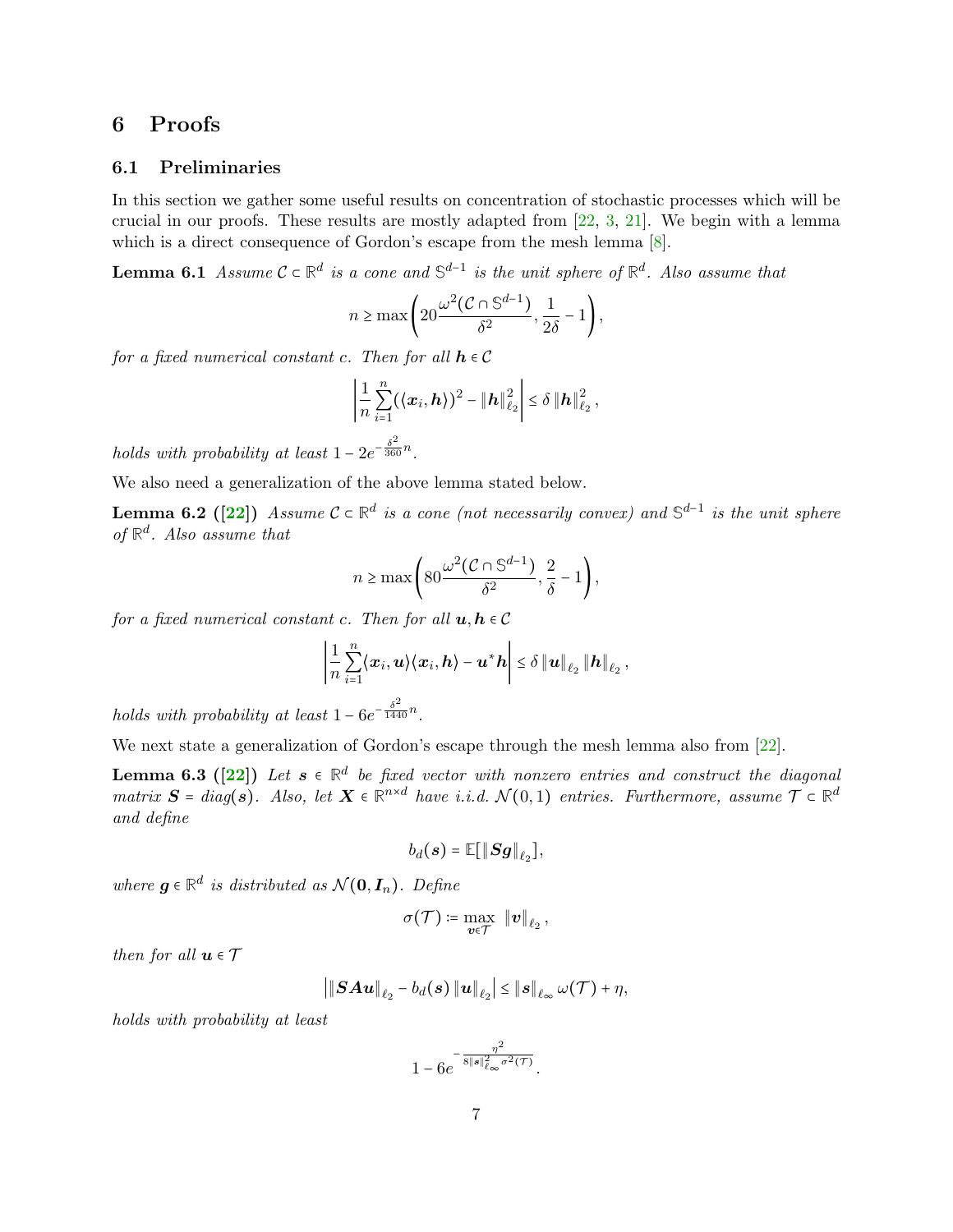The previous lemma leads to the following Corollary.

Corollary 6.4 Let  $s \in \mathbb{R}^d$  be fixed vector with nonzero entries and assume  $\mathcal{T} \subset \mathcal{B}^d$ . Furthermore, assume

$$
\|\boldsymbol{s}\|_{\ell_2}^2 \geq \max\left(20\|\boldsymbol{s}\|_{\ell_\infty}^2\,\frac{\omega^2(\mathcal{T})}{\delta^2},\frac{3}{2\delta}-1\right).
$$

Then for all  $u \in \mathcal{T}$ ,

<span id="page-7-3"></span>
$$
\left|\frac{\sum_{i=1}^{n} s_i^2(\langle x_i, u \rangle)^2}{\|s\|_{\ell_2}^2} - \|u\|_{\ell_2}^2\right| \leq \delta,
$$

holds with probability at least  $1 - 6e^{-\frac{\delta^2}{1440}||\mathbf{s}||^2_{\ell_2}}$ .

## 6.2 Convergence proof (Proof of Theorem [3.1\)](#page-2-4)

In this section we shall prove Theorem [3.1.](#page-2-4) Throughout, we use the shorthand  $\mathcal C$  to denote the descent cone of R at  $w^*$ , i.e.  $C = C_{\mathcal{R}}(w^*)$ . We begin by analyzing the first iteration. Using  $w_0 = 0$ we have

$$
\boldsymbol{w}_1 \coloneqq \mathcal{P}_{\mathcal{K}}\left(\boldsymbol{w}_0 - \mu_0 \nabla \mathcal{L}(\boldsymbol{w}_0)\right) = \mathcal{P}_{\mathcal{K}}\left(\frac{2}{n}\sum_{i=1}^n y_i \boldsymbol{x}_i\right) = \mathcal{P}_{\mathcal{K}}\left(\frac{2}{n}\sum_{i=1}^n \text{ReLU}(\langle \boldsymbol{x}_i, \boldsymbol{w}^*\rangle) \boldsymbol{x}_i\right).
$$

We use the argument of  $[22]$ [Page 25, inequality  $(7.34)$ ] which shows that

$$
\|\boldsymbol{w}_1 - \boldsymbol{w}^*\|_{\ell_2} \leq 2 \cdot \sup_{\boldsymbol{u} \in C \cap \mathcal{B}^d} \boldsymbol{u}^T \left( \frac{2}{n} \sum_{i=1}^n \text{ReLU}(\langle \boldsymbol{x}_i, \boldsymbol{w}^* \rangle) \boldsymbol{x}_i - \boldsymbol{w}^* \right). \tag{6.1}
$$

Using ReLU(z) =  $\frac{z+|z|}{2}$  $\frac{1}{2}$  we have

$$
\frac{2}{n}\sum_{i=1}^n \text{ReLU}(\langle \boldsymbol{x}_i, \boldsymbol{w}^* \rangle) \langle \boldsymbol{x}_i, \boldsymbol{u} \rangle - \langle \boldsymbol{u}, \boldsymbol{w}^* \rangle = \boldsymbol{u}^T \left( \frac{1}{n} \boldsymbol{X}^T \boldsymbol{X} - \boldsymbol{I} \right) \boldsymbol{w}^* + \frac{1}{n}\sum_{i=1}^n |\langle \boldsymbol{x}_i, \boldsymbol{w}^* \rangle| \langle \boldsymbol{x}_i, \boldsymbol{u} \rangle. \tag{6.2}
$$

We proceed by bounding the first term in the above equality. To this aim we decompose  $\boldsymbol{u}$  in the direction parallel/perpendicular to that of  $w^*$  and arrive at

$$
\boldsymbol{u}^{T}\left(\frac{1}{n}\boldsymbol{X}^{T}\boldsymbol{X}-\boldsymbol{I}\right)\boldsymbol{w}^{*}=\frac{(\boldsymbol{u}^{T}\boldsymbol{w}^{*})}{\|\boldsymbol{w}^{*}\|_{\ell_{2}}^{2}}(\boldsymbol{w}^{*})^{T}\left(\frac{1}{n}\boldsymbol{X}^{T}\boldsymbol{X}-\boldsymbol{I}\right)\boldsymbol{w}^{*}+\frac{1}{n}\bigg\{\boldsymbol{X}\left(\boldsymbol{I}-\frac{\boldsymbol{w}^{*}(\boldsymbol{w}^{*})^{T}}{\|\boldsymbol{w}^{*}\|_{\ell_{2}}^{2}}\right)\boldsymbol{u},\boldsymbol{X}\boldsymbol{w}^{*}\bigg\},
$$

$$
\sim(\boldsymbol{u}^{T}\boldsymbol{w}^{*})\left(\frac{\|\boldsymbol{g}\|_{\ell_{2}}^{2}}{n}-1\right)+\frac{\|\boldsymbol{w}^{*}\|_{\ell_{2}}}{\sqrt{n}}\boldsymbol{a}^{T}\left(\boldsymbol{I}-\frac{\boldsymbol{w}^{*}(\boldsymbol{w}^{*})^{T}}{\|\boldsymbol{w}^{*}\|_{\ell_{2}}^{2}}\right)\boldsymbol{u},
$$

$$
\leq \|\boldsymbol{w}^{*}\|_{\ell_{2}}\left|\frac{\|\boldsymbol{g}\|_{\ell_{2}}^{2}}{n}-1\right|+\frac{\|\boldsymbol{w}^{*}\|_{\ell_{2}}}{\sqrt{n}}\sup_{\boldsymbol{u}\in\mathcal{C}\cap\mathcal{B}^{d}}\boldsymbol{a}^{T}\left(\boldsymbol{I}-\frac{\boldsymbol{w}^{*}(\boldsymbol{w}^{*})^{T}}{\|\boldsymbol{w}^{*}\|_{\ell_{2}}^{2}}\right)\boldsymbol{u}, \tag{6.3}
$$

with  $g \in \mathbb{R}^n$  and  $a \in \mathbb{R}^d$  are independent random Gaussian random vectors distributed as  $\mathcal{N}(0, I_d)$ and  $\mathcal{N}(\mathbf{0}, \mathbf{I}_n)$ . By concentration of Chi-squared random variables

<span id="page-7-2"></span><span id="page-7-1"></span><span id="page-7-0"></span>
$$
\left| \frac{\|\mathbf{g}\|_{\ell_2}^2}{n} - 1 \right| \le \Delta,\tag{6.4}
$$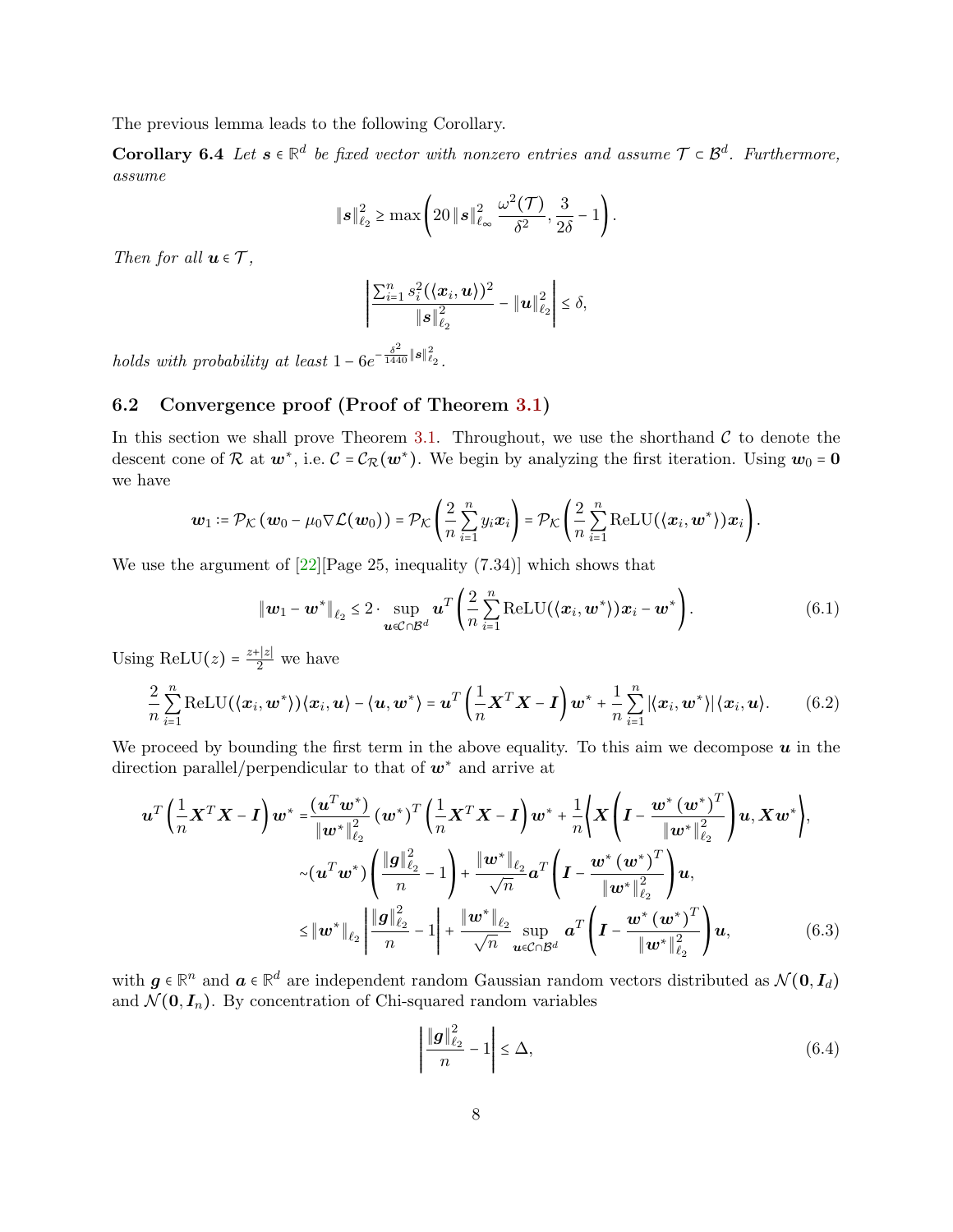holds with probability at least  $1 - 2e^{-n\frac{\Delta^2}{8}}$ . Also,

$$
\frac{1}{\sqrt{n}}\boldsymbol{a}^T\left(\boldsymbol{I}-\frac{\boldsymbol{w}^*\left(\boldsymbol{w}^*\right)^T}{\|\boldsymbol{w}^*\|_{\ell_2}^2}\right)\boldsymbol{u}\leq \frac{1}{\sqrt{n}}\left(\omega\left(\mathcal{C}\cap\mathcal{B}^d\right)+\eta\right),\tag{6.5}
$$

holds with probability at least  $1 - e^{-\frac{\eta^2}{2}}$ . Plugging [\(6.4\)](#page-7-0) with  $\Delta = \frac{\delta}{6}$  $\frac{\delta}{6}$  and [\(6.5\)](#page-8-0) with  $\eta = \frac{\delta}{6}$ 6  $\sqrt{n}$  into  $(6.3)$ , as long as

<span id="page-8-3"></span><span id="page-8-0"></span>
$$
n \geq \frac{36}{\delta^2} \omega^2 \left( C \cap \mathcal{B}^d \right),\,
$$

then

$$
\sup_{\boldsymbol{u}\in\mathcal{C}\cap\mathcal{B}^d}\boldsymbol{u}^T\left(\frac{1}{n}\boldsymbol{X}^T\boldsymbol{X}-\boldsymbol{I}\right)\boldsymbol{w}^*\leq\frac{\delta}{2}\left\|\boldsymbol{w}^*\right\|_{\ell_2},\tag{6.6}
$$

holds with probability at least  $1 - 3e^{-n\frac{\delta^2}{288}}$ .

We now focus on bounding the second term in  $(6.2)$ . To this aim we decompose  $\boldsymbol{u}$  in the direction parallel/perpendicular to that of  $w^*$  and arrive at

$$
\left|\frac{1}{n}\sum_{i=1}^{n}|\langle x_i, \boldsymbol{w}^*\rangle|\langle x_i, \boldsymbol{u}\rangle\right| = \left|\langle \boldsymbol{u}^T\boldsymbol{w}^*\rangle\frac{1}{n}\sum_{i=1}^{n}\frac{|\langle x_i, \boldsymbol{w}^*\rangle|\langle x_i, \boldsymbol{w}^*\rangle}{\|\boldsymbol{w}^*\|_{\ell_2}^2} + \frac{1}{n}\sum_{i=1}^{n}|\langle x_i, \boldsymbol{w}^*\rangle|\langle x_i, \boldsymbol{u}_\perp\rangle\right|,
$$
  

$$
\leq \|\boldsymbol{w}^*\|_{\ell_2} \left|\frac{1}{n}\sum_{i=1}^{n}\frac{|\langle x_i, \boldsymbol{w}^*\rangle|\langle x_i, \boldsymbol{w}^*\rangle}{\|\boldsymbol{w}^*\|_{\ell_2}^2}\right| + \left|\frac{1}{n}\sum_{i=1}^{n}|\langle x_i, \boldsymbol{w}^*\rangle|\langle x_i, \boldsymbol{u}_\perp\rangle\right|.
$$
 (6.7)

with  $\boldsymbol{u}_{\perp} = \left(\boldsymbol{I} - \frac{\boldsymbol{w}^*(\boldsymbol{w}^*)^T}{\|\boldsymbol{w}^*\|^2}\right)$  $\frac{d\mathbf{y}^*(\bm{w}^*)^T}{\|\bm{w}^*\|_{\ell_2}^2}\bigg)\bm{u}. \ \ \text{Now note that} \ \frac{|\langle \bm{x}_i, \bm{w}^* \rangle| \langle \bm{x}_i, \bm{w}^* \rangle|}{\|\bm{w}^*\|_{\ell_2}^2}$  $\overline{\|\boldsymbol{w}^*\|_{\ell_2}^2}$ is sub-exponential with norm bounded by

<span id="page-8-2"></span>
$$
\left\|\frac{\left|\left\langle\boldsymbol{x}_{i},\boldsymbol{w}^{*}\right\rangle\right|\left\langle\boldsymbol{x}_{i},\boldsymbol{w}^{*}\right\rangle}{\left\|\boldsymbol{w}^{*}\right\|_{\ell_{2}}^{2}}\right\|_{\psi_{1}}\leq c,
$$

with fixed numerical constant. Thus by Bernstein's type inequality ([\[25\]](#page-18-7)[Proposition 5.16])

<span id="page-8-1"></span>
$$
\left| \frac{1}{n} \sum_{i=1}^{n} \frac{|\langle x_i, \boldsymbol{w}^* \rangle| \langle x_i, \boldsymbol{w}^* \rangle}{\|\boldsymbol{w}^*\|_{\ell_2}^2} \right| \leq t,
$$
\n(6.8)

holds with probability at least  $1 - 2e^{-\gamma n \min(t^2, t)}$  with  $\gamma$  a fixed numerical constant. Also note that

$$
\frac{1}{n}\sum_{i=1}^n\left|\left\langle \bm{x}_i,\bm{w}^{\star}\right\rangle\right|\left\langle \bm{x}_i,\bm{u}_{\perp}\right\rangle\sim\sqrt{\frac{1}{n}\sum_{i=1}^n\left|\left\langle \bm{x}_i,\bm{w}^{\star}\right\rangle\right|^2\frac{1}{\sqrt{n}}\langle\bm{g},\bm{u}_{\perp}\rangle}.
$$

Furthermore,

$$
\frac{1}{n}\sum_{i=1}^n \left|\left\langle \boldsymbol{x}_i, \boldsymbol{w}^*\right\rangle\right|^2 \leq (1+\Delta) \left\|\boldsymbol{w}^*\right\|_{\ell_2}^2,
$$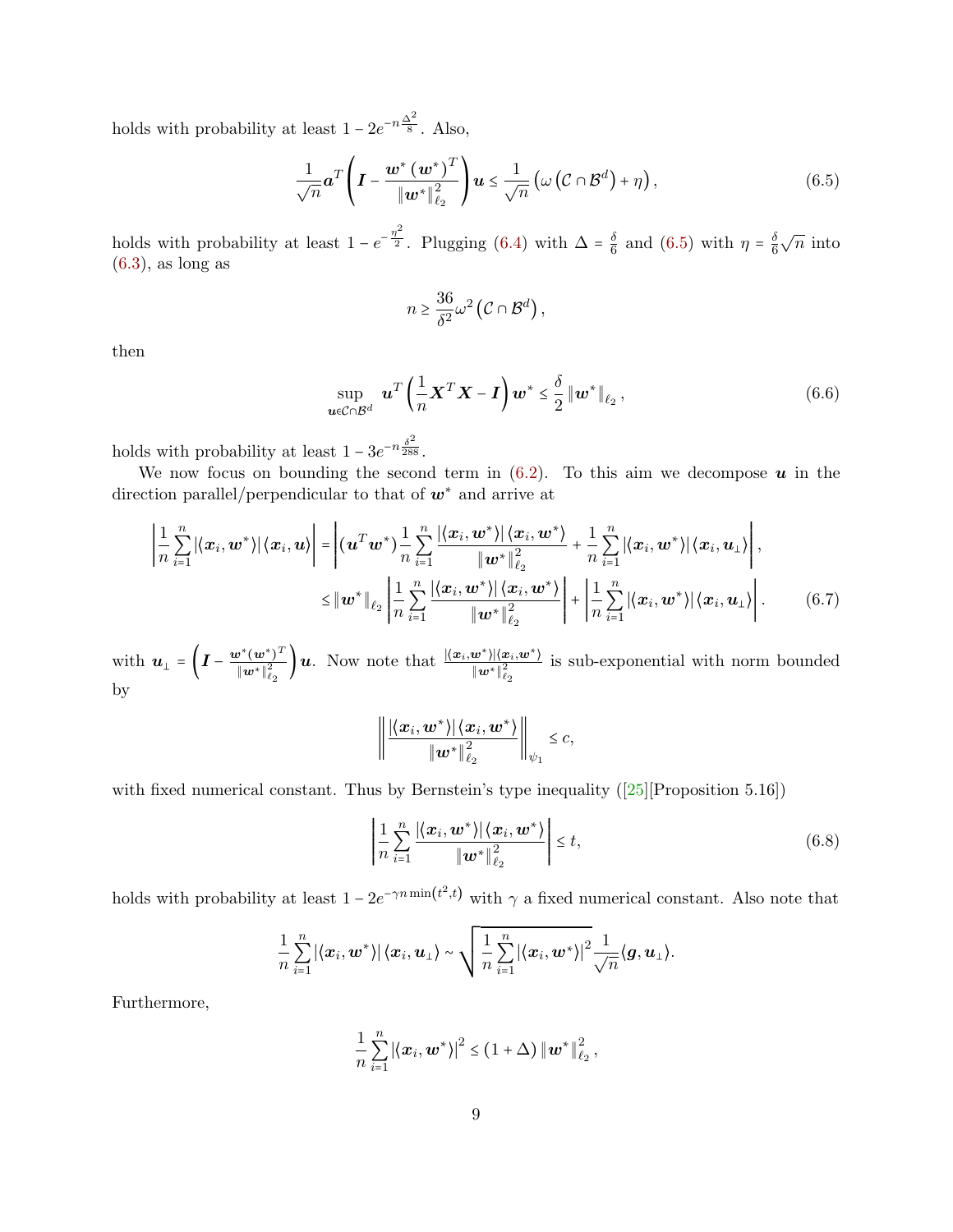holds with probability at least  $1 - 2e^{-n\frac{\Delta^2}{8}}$  and

$$
\sup_{\boldsymbol{u}\in\mathcal{C}\cap\mathbb{S}^{d-1}}\frac{1}{\sqrt{n}}\left|\left\langle \boldsymbol{g},\boldsymbol{u}_{\perp}\right\rangle \right|\leq\frac{\left(2\omega\left(\mathcal{C}\cap\mathbb{S}^{d-1}\right)+\eta\right)}{\sqrt{n}},
$$

holds with probability at least  $1 - e^{-\frac{\eta^2}{2}}$ . Combining the last two inequalities we conclude that

$$
\left|\frac{1}{n}\sum_{i=1}^{n}\left|\left\langle\boldsymbol{x}_{i},\boldsymbol{w}^{*}\right\rangle\right|\left\langle\boldsymbol{x}_{i},\boldsymbol{u}_{\perp}\right\rangle\right| \leq \sqrt{1+\Delta} \frac{\left(2\omega\left(\mathcal{C}\cap\mathbb{S}^{d-1}\right)+\eta\right)}{\sqrt{n}}\left\|\boldsymbol{w}^{*}\right\|_{\ell_{2}},\tag{6.9}
$$

<span id="page-9-1"></span><span id="page-9-0"></span>.

holds with probability at least  $1 - 2e^{-n\frac{\Delta^2}{8}} - e^{-\frac{\eta^2}{2}}$ . Plugging [\(6.8\)](#page-8-1) and [\(6.9\)](#page-9-0) with  $t = \frac{\delta}{6}$  $\frac{0}{6}$ ,  $\Delta$  = 1, and  $\eta = \frac{\delta}{6}$  $rac{0}{6\sqrt{2}}$  $\sqrt{n}$  into [\(6.7\)](#page-8-2)

$$
\left|\frac{1}{n}\sum_{i=1}^{n}\left|\left\langle\boldsymbol{x}_{i},\boldsymbol{w}^{*}\right\rangle\right|\left\langle\boldsymbol{x}_{i},\boldsymbol{u}\right\rangle\right| \leq \frac{\delta}{2}\left\|\boldsymbol{w}^{*}\right\|_{\ell_{2}},\tag{6.10}
$$

holds with probability at least  $1 - 3e^{-\gamma n \delta^2} - 2e^{-\frac{n}{8}}$  as long as

$$
n \ge 288 \frac{\omega^2 \left(\mathcal{C} \cap \mathbb{S}^{d-1}\right)}{\delta^2}
$$

Thus pluggin [\(6.6\)](#page-8-3) and [\(6.10\)](#page-9-1) into [\(6.1\)](#page-7-3) we conclude that for  $\delta = 7/400$ 

$$
\|\boldsymbol{w}_1 - \boldsymbol{w}^*\|_{\ell_2} \leq 2 \cdot \sup_{\boldsymbol{u} \in \mathcal{C} \cap \mathcal{B}^d} \boldsymbol{u}^T \bigg( \frac{2}{n} \sum_{i=1}^n \mathrm{ReLU}(\langle \boldsymbol{x}_i, \boldsymbol{w}^* \rangle) \boldsymbol{x}_i - \boldsymbol{w}^* \bigg),
$$
  

$$
\leq 2\delta \|\boldsymbol{w}^*\|_{\ell_2},
$$
  

$$
\leq \frac{7}{200} \|\boldsymbol{w}^*\|_{\ell_2},
$$

holds with probability at least  $1 - 8e^{-\gamma n}$  as long as

$$
n \geq c\omega^2 \left( C \cap \mathbb{S}^{d-1} \right),
$$

for a fixed numerical constant c.

To introduce our general convergence analysis we begin by defining

$$
E(\epsilon)=\left\{\boldsymbol{w}\in\mathbb{R}^d:\mathcal{R}(\boldsymbol{w})\leq\mathcal{R}(\boldsymbol{w}^*),\;\;\|\boldsymbol{w}-\boldsymbol{w}^*\|_{\ell_2}\leq\epsilon\,\|\boldsymbol{w}^*\|_{\ell_2}\,\right\}\quad\text{with}\quad\epsilon=\frac{7}{200}.
$$

To prove Theorem [3.1](#page-2-4) we use the argument of  $[22]$ [Page 25, inequality (7.34)] which shows that if we apply the projected gradient descent update

<span id="page-9-2"></span>
$$
\boldsymbol{w}_{\tau+1} = \mathcal{P}_{\mathcal{K}}\left(\boldsymbol{w}_{\tau} - \nabla \mathcal{L}(\boldsymbol{w}_{\tau})\right),
$$

the error  $\boldsymbol{h}_{\tau} = \boldsymbol{w}_{\tau} - \boldsymbol{w}^*$  obeys

$$
\|\boldsymbol{h}_{\tau+1}\|_{\ell_2} = \|\boldsymbol{w}_{\tau+1} - \boldsymbol{w}^*\|_{\ell_2} \leq 2 \cdot \sup_{\boldsymbol{u} \in \mathcal{C} \cap \mathcal{B}^n} \boldsymbol{u}^* \left(\boldsymbol{h}_{\tau} - \nabla \mathcal{L}(\boldsymbol{w}_{\tau})\right). \tag{6.11}
$$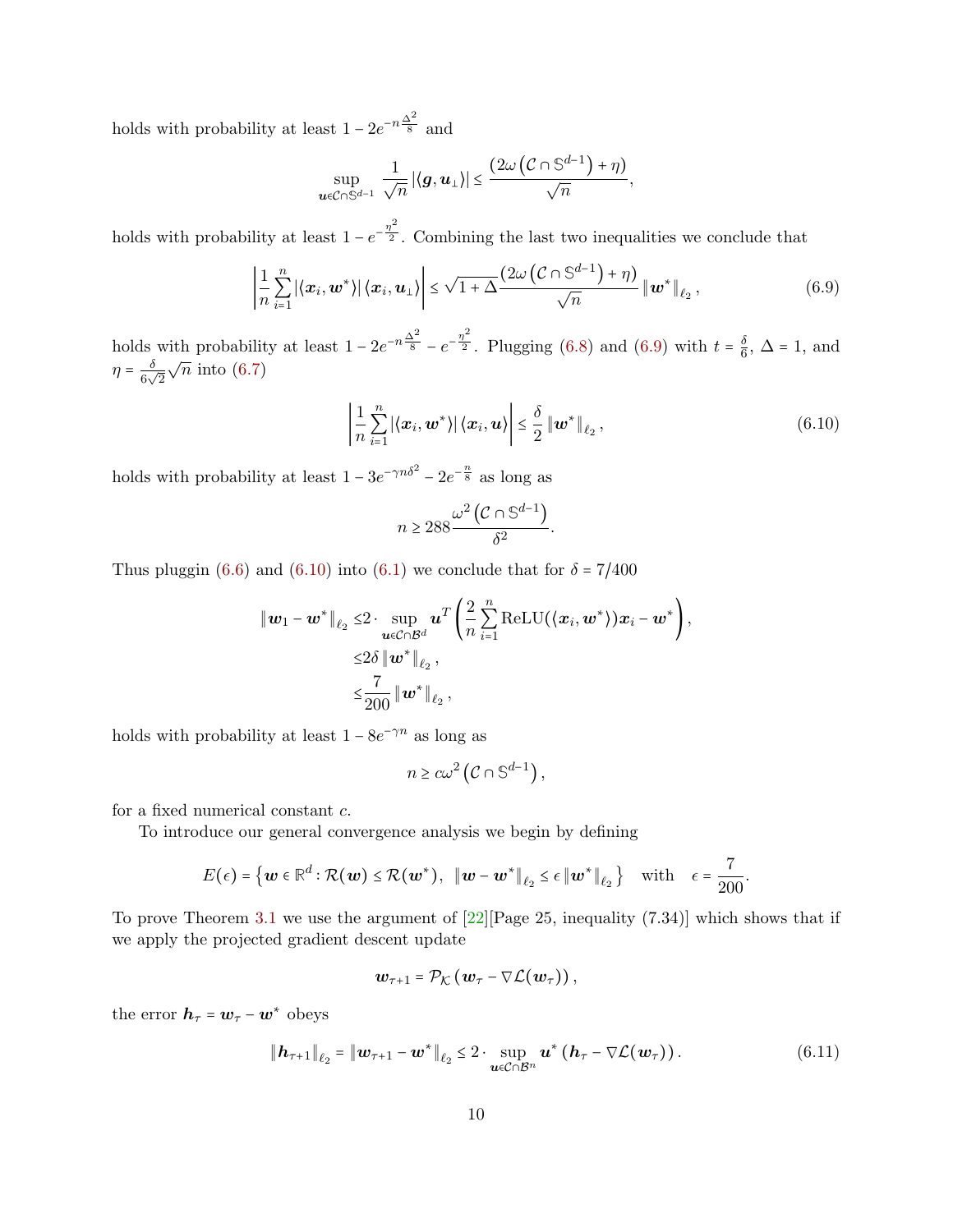To complete the convergence analysis it is then sufficient to prove

$$
\sup_{\boldsymbol{u}\in\mathcal{C}\cap\mathcal{B}^n}\boldsymbol{u}^*\left(\boldsymbol{h}_{\tau}-\nabla\mathcal{L}(\boldsymbol{w}_{\tau})\right)\leq\frac{1}{4}\left\Vert \boldsymbol{h}_{\tau}\right\Vert _{\ell_2}=\frac{1}{4}\left\Vert \boldsymbol{w}_{\tau}-\boldsymbol{w}^*\right\Vert _{\ell_2}.\tag{6.12}
$$

We will instead prove that the following stronger result holds for all  $u \in C \cap \mathcal{B}^n$  and  $w \in E(\epsilon)$ 

<span id="page-10-1"></span><span id="page-10-0"></span>
$$
\boldsymbol{u}^{\ast}\left(\boldsymbol{w}-\boldsymbol{w}^{\ast}-\nabla\mathcal{L}(\boldsymbol{w})\right)\leq\frac{1}{4}\left\Vert \boldsymbol{w}-\boldsymbol{w}^{\ast}\right\Vert _{\ell_{2}}.\tag{6.13}
$$

The equation  $(6.13)$  above implies  $(6.12)$  which when combined with  $(6.11)$  proves the convergence result of the Theorem (specifically equation [\(3.5\)](#page-3-1)).

The rest of this section is dedicated to proving [\(6.13\)](#page-10-0). To this aim note that  $ReLU(\langle x_i, w \rangle) =$  $\langle x_i, \hspace{-0.2em}w \rangle$ + $|\langle x_i, \hspace{-0.2em}w \rangle|$  $\frac{\mathbb{E}[(x_i, w)]}{2}$ . Therefore, the loss function can alternatively be written as

$$
\mathcal{L}(\boldsymbol{w})=\frac{1}{4n}\sum_{i=1}^n\left(\left|\left\langle \boldsymbol{x}_i, \boldsymbol{w} \right\rangle\right| - \left|\left\langle \boldsymbol{x}_i, \boldsymbol{w}^*\right\rangle\right|\right)^2 + \frac{1}{4n}\sum_{i=1}^n\left(\left\langle \boldsymbol{x}_i, \boldsymbol{w}-\boldsymbol{w}^*\right\rangle\right)^2 + \frac{1}{2n}\sum_{i=1}^n\left(\left|\left\langle \boldsymbol{x}_i, \boldsymbol{w} \right\rangle\right| - \left|\left\langle \boldsymbol{x}_i, \boldsymbol{w}^*\right\rangle\right|\right)\left(\left\langle \boldsymbol{x}_i, \boldsymbol{w}-\boldsymbol{w}^*\right\rangle\right).
$$

Thus

$$
\langle \nabla \mathcal{L}(\boldsymbol{w}), \boldsymbol{u} \rangle = \frac{1}{2n} \sum_{i=1}^{n} (\langle x_i, \boldsymbol{w} \rangle - \text{sgn}(\langle x_i, \boldsymbol{w} \rangle) | \langle x_i, \boldsymbol{w}^* \rangle | ) \langle x_i, \boldsymbol{u} \rangle + \frac{1}{2n} \sum_{i=1}^{n} \langle x_i, \boldsymbol{w} - \boldsymbol{w}^* \rangle \langle x_i, \boldsymbol{u} \rangle + \frac{1}{2n} \sum_{i=1}^{n} (\langle (x_i, \boldsymbol{w}) \rangle - |\langle x_i, \boldsymbol{w}^* \rangle|) \langle x_i, \boldsymbol{u} \rangle + \frac{1}{2n} \sum_{i=1}^{n} \text{sgn}(\langle x_i, \boldsymbol{w} \rangle) \langle x_i, \boldsymbol{w} - \boldsymbol{w}^* \rangle \langle x_i, \boldsymbol{u} \rangle = \frac{1}{n} \sum_{i=1}^{n} \langle x_i, \boldsymbol{w} - \boldsymbol{w}^* \rangle \langle x_i, \boldsymbol{u} \rangle + \frac{1}{n} \sum_{i=1}^{n} (\langle (x_i, \boldsymbol{w}) \rangle - |\langle x_i, \boldsymbol{w}^* \rangle|) \langle x_i, \boldsymbol{u} \rangle + \frac{1}{2n} \sum_{i=1}^{n} (1 - \text{sgn}(\langle x_i, \boldsymbol{w}^* \rangle) \text{sgn}(\langle x_i, \boldsymbol{w} \rangle) + \text{sgn}(\langle x_i, \boldsymbol{w}^* \rangle) - \text{sgn}(\langle x_i, \boldsymbol{w} \rangle)) \langle x_i, \boldsymbol{w} \rangle \langle x_i, \boldsymbol{u} \rangle = \frac{1}{n} \sum_{i=1}^{n} \langle x_i, \boldsymbol{w} - \boldsymbol{w}^* \rangle \langle x_i, \boldsymbol{u} \rangle + \frac{1}{n} \sum_{i=1}^{n} \text{sgn}(\langle x_i, \boldsymbol{w}^* \rangle) \langle x_i, \boldsymbol{w} - \boldsymbol{w}^* \rangle \langle x_i, \boldsymbol{u} \rangle + \frac{1}{n} \sum_{i=1}^{n} (\text{sgn}(\langle x_i, \boldsymbol{w} \rangle) - \text{sgn}(\langle x_i, \boldsymbol{w}^* \rangle)) \langle x_i, \bold
$$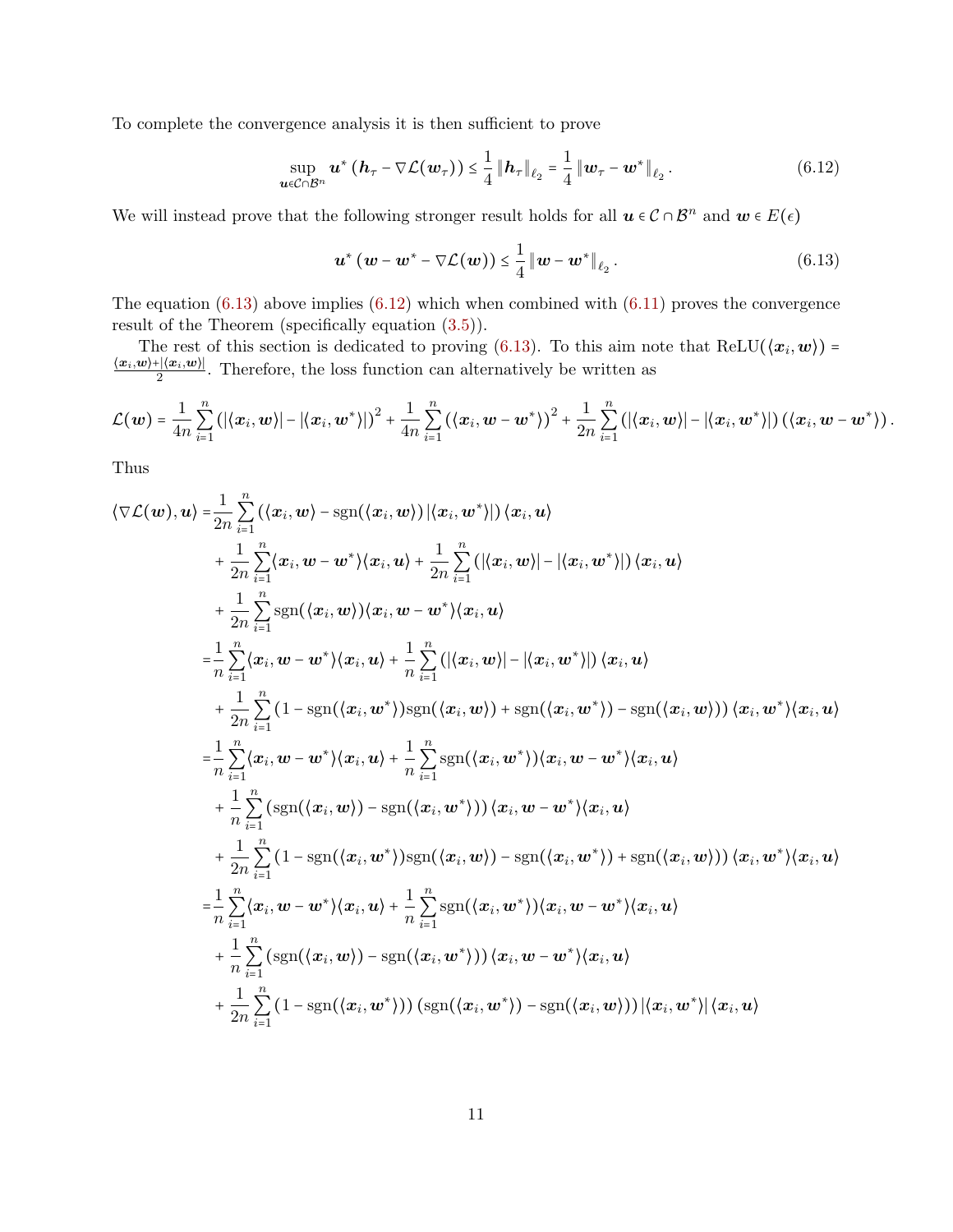Now defining  $\boldsymbol{h} = \boldsymbol{w} - \boldsymbol{w}^*$  we conclude that

$$
\langle \boldsymbol{u}, \boldsymbol{w}-\boldsymbol{w}^*-\nabla \mathcal{L}(\boldsymbol{w}) \rangle = \langle \boldsymbol{u}, \boldsymbol{h}-\nabla \mathcal{L}(\boldsymbol{w}) \rangle, \n= \boldsymbol{u}^T \left( \boldsymbol{I} - \frac{1}{n} \boldsymbol{X} \boldsymbol{X}^T \right) \boldsymbol{h} - \frac{1}{n} \sum_{i=1}^n \mathrm{sgn}(\langle \boldsymbol{x}_i, \boldsymbol{w}^* \rangle) \langle \boldsymbol{x}_i, \boldsymbol{h} \rangle \langle \boldsymbol{x}_i, \boldsymbol{u} \rangle, \n+ \frac{1}{n} \sum_{i=1}^n (1 - \mathrm{sgn}(\langle \boldsymbol{x}_i, \boldsymbol{w} \rangle) \mathrm{sgn}(\langle \boldsymbol{x}_i, \boldsymbol{w}^* \rangle)) \mathrm{sgn}(\langle \boldsymbol{x}_i, \boldsymbol{w}^* \rangle) \langle \boldsymbol{x}_i, \boldsymbol{h} \rangle \langle \boldsymbol{x}_i, \boldsymbol{u} \rangle, \n+ \frac{1}{2n} \sum_{i=1}^n \mathrm{sgn}(\langle \boldsymbol{x}_i, \boldsymbol{w} \rangle) (1 - \mathrm{sgn}(\langle \boldsymbol{x}_i, \boldsymbol{w}^* \rangle)) (1 - \mathrm{sgn}(\langle \boldsymbol{x}_i, \boldsymbol{w} \rangle)) \langle \boldsymbol{x}_i, \boldsymbol{w}^* \rangle) \langle \boldsymbol{x}_i, \boldsymbol{w}^* \rangle | \langle \boldsymbol{x}_i, \boldsymbol{u} \rangle.
$$

Now define  $h_{\perp} = h - \frac{(h^T w^*)}{\|w^*\|^2}$  $\|\pmb{w}^*\|_{\ell_2}^2$  $w^*$ . Using this we can rewrite the previous expression in the form

$$
\langle \mathbf{u}, \mathbf{w} - \mathbf{w}^* - \nabla \mathcal{L}(\mathbf{w}) \rangle = \mathbf{u}^T \Big( \mathbf{I} - \frac{1}{n} \mathbf{X} \mathbf{X}^T \Big) \mathbf{h} - \frac{1}{n} \sum_{i=1}^n \text{sgn}(\langle \mathbf{x}_i, \mathbf{w}^* \rangle) \langle \mathbf{x}_i, \mathbf{h} \rangle \langle \mathbf{x}_i, \mathbf{u} \rangle, \n+ \frac{1}{n} \sum_{i=1}^n (1 - \text{sgn}(\langle \mathbf{x}_i, \mathbf{w}^* \rangle)) \text{sgn}(\langle \mathbf{x}_i, \mathbf{w}^* \rangle)) \text{sgn}(\langle \mathbf{x}_i, \mathbf{w}^* \rangle) \langle \mathbf{x}_i, \mathbf{h}_\perp \rangle \langle \mathbf{x}_i, \mathbf{u} \rangle, \n+ \frac{\langle \mathbf{h}, \mathbf{w}^* \rangle}{\|\mathbf{w}^* \|_{\ell_2}^2} \frac{1}{n} \sum_{i=1}^n (1 - \text{sgn}(\langle \mathbf{x}_i, \mathbf{w} \rangle)) \text{sgn}(\langle \mathbf{x}_i, \mathbf{w}^* \rangle)) |\langle \mathbf{x}_i, \mathbf{w}^* \rangle| \langle \mathbf{x}_i, \mathbf{u} \rangle, \n+ \frac{1}{2n} \sum_{i=1}^n \text{sgn}(\langle \mathbf{x}_i, \mathbf{w} \rangle) (1 - \text{sgn}(\langle \mathbf{x}_i, \mathbf{w}^* \rangle))) |\langle \mathbf{x}_i, \mathbf{w}^* \rangle| \langle \mathbf{x}_i, \mathbf{u} \rangle, \n+ \frac{1}{2n} \sum_{i=1}^n \text{sgn}(\langle \mathbf{x}_i, \mathbf{w} \rangle) \mathbf{h} - \frac{1}{n} \sum_{i=1}^n \text{sgn}(\langle \mathbf{x}_i, \mathbf{w}^* \rangle) \langle \mathbf{x}_i, \mathbf{h} \rangle \langle \mathbf{x}_i, \mathbf{u} \rangle, \n+ \frac{1}{n} \sum_{i=1}^n (1 - \text{sgn}(\langle \mathbf{x}_i, \mathbf{w} \rangle)) \text{sgn}(\
$$

We now proceed by bounding each of the four terms in [\(6.14\)](#page-11-0) and then combine them in Section [6.2.5.](#page-16-1)

#### 6.2.1 Bounding the first term in [\(6.14\)](#page-11-0)

To bound the first term we use Lemma [6.2,](#page-6-0) which implies that as long as

<span id="page-11-1"></span><span id="page-11-0"></span>
$$
n \ge \max\left(80\frac{n_0}{\delta^2}, \frac{2}{\delta} - 1\right),\
$$

then for all  $u \in \mathcal{C} \cap \mathcal{B}^n$  and  $h \in E(\epsilon)$ 

$$
\boldsymbol{u}^* \left( \boldsymbol{I} - \frac{1}{n} \boldsymbol{X}^* \boldsymbol{X} \right) \boldsymbol{h} \le \delta \left\| \boldsymbol{h} \right\|_{\ell_2},\tag{6.15}
$$

holds with probability at least  $1 - 6e^{-\frac{\delta^2}{1440}n}$ .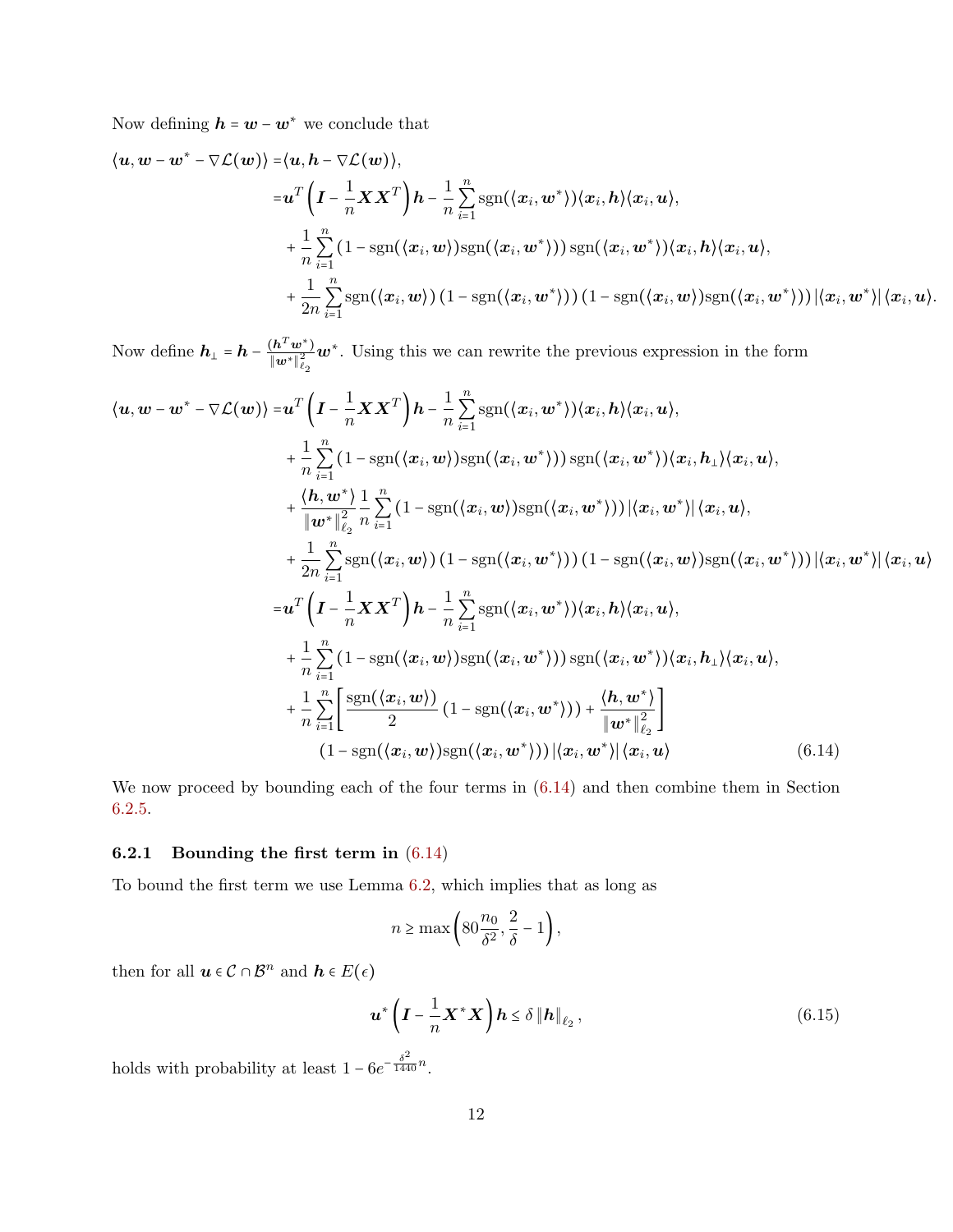### 6.2.2 Bounding the second term in [\(6.14\)](#page-11-0)

To bound the second term we first define

$$
\boldsymbol{u}_{\perp} = \boldsymbol{u} - \frac{(\boldsymbol{u}^T \boldsymbol{w}^*)}{\|\boldsymbol{w}^*\|_{\ell_2}^2} \boldsymbol{w}^* \quad \text{and} \quad \boldsymbol{h}_{\perp} = \boldsymbol{h} - \frac{(\boldsymbol{h}^T \boldsymbol{w}^*)}{\|\boldsymbol{w}^*\|_{\ell_2}^2} \boldsymbol{w}^*.
$$

Now note that

$$
-\frac{1}{n}\sum_{i=1}^{n}\text{sgn}(\langle x_{i}, w^{*}\rangle)\langle x_{i}, h\rangle\langle x_{i}, u\rangle = -\frac{(u^{T}w^{*})(h^{T}w^{*})}{\|w^{*}\|_{\ell_{2}}^4} \frac{1}{n}\sum_{i=1}^{n}|\langle x_{i}, w^{*}\rangle|\langle x_{i}, w^{*}\rangle
$$

$$
-\frac{(u^{T}w^{*})}{\|w^{*}\|_{\ell_{2}}^2} \frac{1}{n}\sum_{i=1}^{n}|\langle x_{i}, w^{*}\rangle|\langle x_{i}, h_{\perp}\rangle
$$

$$
-\frac{(h^{T}w^{*})}{\|w^{*}\|_{\ell_{2}}^2} \frac{1}{n}\sum_{i=1}^{n}|\langle x_{i}, w^{*}\rangle|\langle x_{i}, u_{\perp}\rangle
$$

$$
-\frac{1}{n}\sum_{i=1}^{n}\text{sgn}(\langle x_{i}, w^{*}\rangle)\langle x_{i}, h_{\perp}\rangle\langle x_{i}, u_{\perp}\rangle,
$$

$$
\leq \|\mathbf{h}\|_{\ell_{2}} \left|\frac{1}{n}\sum_{i=1}^{n}\frac{|\langle x_{i}, w^{*}\rangle|}{\|w^{*}\|_{\ell_{2}}}\frac{\langle x_{i}, w^{*}\rangle}{\|w^{*}\|_{\ell_{2}}}\right|
$$

$$
+\left|\frac{1}{n}\sum_{i=1}^{n}\frac{|\langle x_{i}, w^{*}\rangle|}{\|w^{*}\|_{\ell_{2}}}\langle x_{i}, h_{\perp}\rangle\right| + \|\mathbf{h}\|_{\ell_{2}} \left|\frac{1}{n}\sum_{i=1}^{n}\frac{|\langle x_{i}, w^{*}\rangle|}{\|w^{*}\|_{\ell_{2}}}\langle x_{i}, u_{\perp}\rangle\right|
$$

$$
+\left|\frac{1}{n}\sum_{i=1}^{n}\text{sgn}(\langle x_{i}, w^{*}\rangle)\langle x_{i}, h_{\perp}\rangle\langle x_{i}, u_{\perp}\rangle\right|.
$$
(6.16)

We now proceed by bound the four terms on the right-hand side of the above inequality. To bound the first term we use [\(6.8\)](#page-8-1) to conclude that

<span id="page-12-2"></span><span id="page-12-1"></span><span id="page-12-0"></span>
$$
\left| \frac{1}{n} \sum_{i=1}^{n} \frac{|\langle \boldsymbol{x}_i, \boldsymbol{w}^* \rangle| \langle \boldsymbol{x}_i, \boldsymbol{w}^* \rangle}{\|\boldsymbol{w}^*\|_{\ell_2}^2} \right| \leq t,
$$
\n(6.17)

holds with probability at least  $1 - 2e^{-\gamma n \min(t^2, t)}$ . To bound the second and third terms in [\(6.16\)](#page-12-0) we use [\(6.9\)](#page-9-0) to conclude that

$$
\left| \frac{1}{n} \sum_{i=1}^{n} \frac{|\langle \boldsymbol{x}_i, \boldsymbol{w}^* \rangle|}{\|\boldsymbol{w}^*\|_{\ell_2}} \langle \boldsymbol{x}_i, \boldsymbol{h}_\perp \rangle \right| \leq \sqrt{1 + \Delta} \frac{(2\sqrt{n_0} + \eta \sqrt{n})}{\sqrt{n}} \| \boldsymbol{h} \|_{\ell_2},
$$
\n
$$
\left| \frac{1}{n} \sum_{i=1}^{n} \frac{|\langle \boldsymbol{x}_i, \boldsymbol{w}^* \rangle|}{\|\boldsymbol{w}^*\|_{\ell_2}} \langle \boldsymbol{x}_i, \boldsymbol{u}_\perp \rangle \right| \leq \sqrt{1 + \Delta} \frac{(2\sqrt{n_0} + \eta \sqrt{n})}{\sqrt{n}}, \tag{6.18}
$$

holds with probability at least  $1 - 2e^{-n\frac{\Delta^2}{8}} - e^{-\frac{\eta^2}{2}}$  $\frac{1}{2}$ <sup>n</sup>. To bound the last term let  $\epsilon_i$  be i.i.d.  $\pm 1$  random variables independent from  $x_i$ . Then,

$$
\frac{1}{n}\sum_{i=1}^n \mathrm{sgn}(\langle \boldsymbol{x}_i, \boldsymbol{w}^* \rangle) \langle \boldsymbol{x}_i, \boldsymbol{h}_{\perp} \rangle \langle \boldsymbol{x}_i, \boldsymbol{u}_{\perp} \rangle \sim \frac{1}{n}\sum_{i=1}^n \epsilon_i \langle \boldsymbol{x}_i, \boldsymbol{h}_{\perp} \rangle \langle \boldsymbol{x}_i, \boldsymbol{u}_{\perp} \rangle.
$$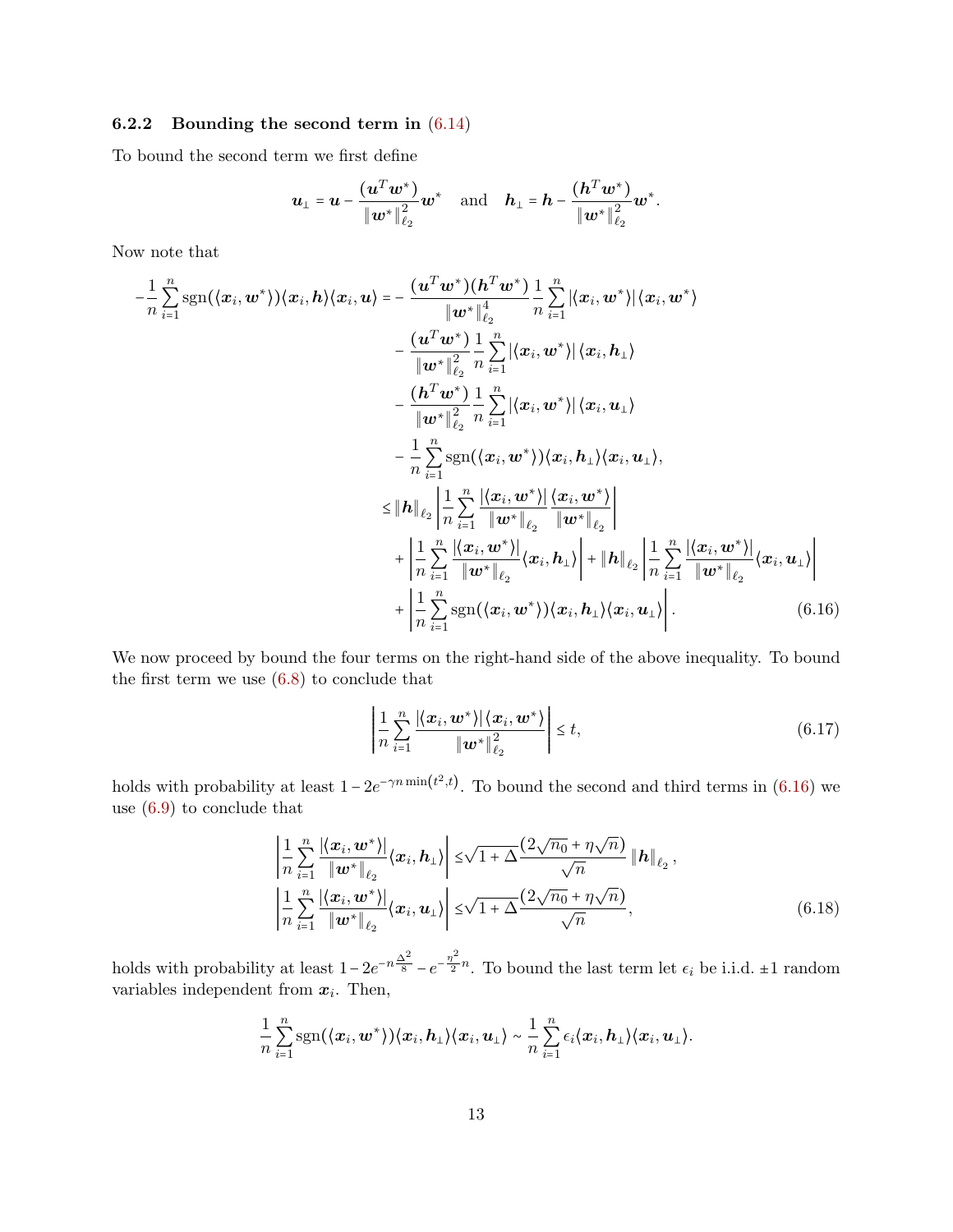Define  $\mathcal{T} = \left(I - \frac{\mathbf{w}^*(\mathbf{w}^*)^T}{\|\mathbf{w}^*\|^2}\right)$  $\left(\frac{\mathbf{w}^*\mathbf{w}^*}{\|\mathbf{w}^*\|_{\ell_2}^2}\right)$  C ∩ S<sup>d-1</sup> and note that ∣ 1 n n ∑  $i=1$  $\left| \epsilon_i \langle x_i, h_{\perp}\rangle\langle x_i, u_{\perp}\rangle\right| \leq \left(\sup_{\bm{u},\bm{v}\in\mathcal{T}} \bigg|\epsilon_i\langle x_i, \epsilon_i, u_{\perp}\rangle\bigg|,$ 1 n n ∑  $i=1$  $\left. \epsilon_{i}\langle x_{i},u\rangle \langle x_{i},v\rangle \right\vert \left. \right\vert \left. \left\Vert h\right\Vert _{\ell_{2}}$  $(6.19)$ 

Now to bound the term in the parenthesis note that by concentration of sums of sub-Gaussian random variables [\[25,](#page-18-7) Proposition 5.10]

$$
\left|\frac{1}{n}\sum_{i=1}^n \epsilon_i \langle x_i, \boldsymbol{u} \rangle \langle x_i, \boldsymbol{v} \rangle \right| \leq \frac{\Delta}{n} \sqrt{\frac{1}{n}\sum_{i=1}^n (\langle x_i, \boldsymbol{u} \rangle)^2 (\langle x_i, \boldsymbol{v} \rangle)^2}, \tag{6.20}
$$

holds with probability at least  $1 - 2e^{-\gamma n \Delta^2}$ . Now note that

<span id="page-13-1"></span><span id="page-13-0"></span>
$$
\sup_{\mathbf{u}\in\mathcal{T}}|\langle \mathbf{x}_i,\mathbf{u}\rangle|\leq 2\omega(\mathcal{T})+\eta\leq 2\sqrt{n_0}+\eta\sqrt{n},
$$

holds with probability at least  $1 - e^{-\frac{\eta^2}{2}}$  $\frac{1}{2}$ <sup>n</sup>. Thus using the union bound

$$
\sup_{i=1,2,\ldots,n} \sup_{\mathbf{u}\in\mathcal{T}} |\langle \mathbf{x}_i, \mathbf{u}\rangle| \leq 2\omega(\mathcal{T}) + \eta\sqrt{n} \leq 2\sqrt{n_0} + \eta\sqrt{n},
$$

holds with probability at least  $1 - ne^{-\frac{\eta^2}{2}}$  $\frac{1}{2}$ <sup>n</sup>. Plugging this into [\(6.20\)](#page-13-0) and using Lemma [6.3](#page-6-1) with  $S = I$ , we conclude that

$$
\sup_{\mathbf{u},\mathbf{v}\in\mathcal{T}}\left|\frac{1}{n}\sum_{i=1}^n\epsilon_i\langle\mathbf{x}_i,\mathbf{u}\rangle\langle\mathbf{x}_i,\mathbf{v}\rangle\right|\leq\frac{\Delta}{n}\left(2\sqrt{n_0}+\eta\sqrt{n}\right)\sqrt{\sup_{\mathbf{v}\in\mathcal{T}}\frac{1}{n}\sum_{i=1}^n(\mathbf{x}_i^T\mathbf{v})^2},\\ \leq\frac{\Delta}{n}\left(2\sqrt{n_0}+\eta\sqrt{n}\right)\left(\sqrt{n_0}+(\eta+1)\sqrt{n}\right),
$$

holds with probability at least  $1 - 2e^{-\gamma n \Delta^2} - n e^{-\frac{\eta^2}{2}}$  $\frac{\eta^2}{2}n - 6e^{-\frac{\eta^2}{8}}$  $\frac{1}{8}$ <sup>n</sup>. Using the latter inequality in [\(6.19\)](#page-13-1) we conclude that for all  $\boldsymbol{h}\in\mathcal{C}$  and  $\boldsymbol{u}\in\mathcal{C}\cap\mathbb{S}^{n-1}$ 

$$
\left|\frac{1}{n}\sum_{i=1}^{n}\epsilon_{i}\langle\boldsymbol{x}_{i},\boldsymbol{h}_{\perp}\rangle\langle\boldsymbol{x}_{i},\boldsymbol{u}_{\perp}\rangle\right| \leq \frac{\Delta}{n}\left(2\sqrt{n_{0}}+\eta\sqrt{n}\right)\left(\sqrt{n_{0}}+(\eta+1)\sqrt{n}\right)\left\|\boldsymbol{h}\right\|_{\ell_{2}}
$$
(6.21)

holds with probability at least  $1 - 2e^{-\gamma n \Delta^2} - n e^{-\frac{\eta^2}{2}}$  $\frac{\eta^2}{2}n - 6e^{-\frac{\eta^2}{8}}$  $\frac{1}{8}$ <sup>n</sup>, completing the bound of the last term of [\(6.16\)](#page-12-0). Combining [\(6.17\)](#page-12-1), [\(6.18\)](#page-12-2), and [\(6.21\)](#page-13-2) with  $\eta = \Delta = 1$ , we conclude that

$$
-\frac{1}{n}\sum_{i=1}^{n}\mathrm{sgn}(\langle \boldsymbol{x}_i, \boldsymbol{w}^* \rangle)\langle \boldsymbol{x}_i, \boldsymbol{h} \rangle \langle \boldsymbol{x}_i, \boldsymbol{u} \rangle \leq \delta \|\boldsymbol{h}\|_{\ell_2}, \qquad (6.22)
$$

holds with probability at least  $1 - 2e^{-\gamma \delta^2 n} - (n+10)e^{-\gamma n}$  as long as

<span id="page-13-3"></span><span id="page-13-2"></span>
$$
n \geq c \frac{n_0}{\delta^2}.
$$

This completes the bound on the second term in [\(6.14\)](#page-11-0).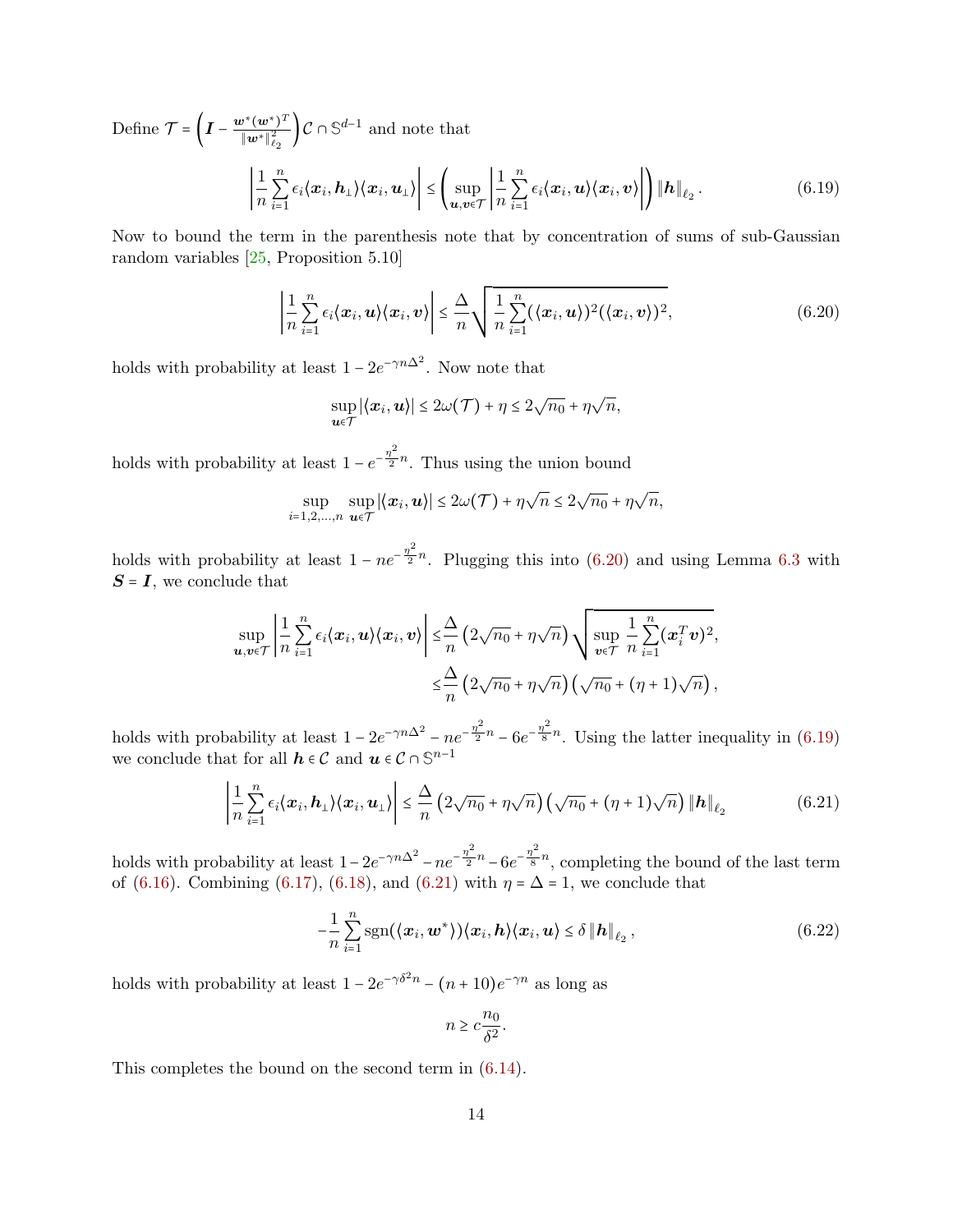### 6.2.3 Bounding the third term in [\(6.14\)](#page-11-0)

To bound the third term note that

$$
\frac{1}{n}\sum_{i=1}^{n} (1 - \text{sgn}(\langle x_i, w \rangle) \text{sgn}(\langle x_i, w^* \rangle)) \text{sgn}(\langle x_i, w^* \rangle) \langle x_i, h_1 \rangle \langle x_i, u \rangle
$$
\n
$$
= \frac{2}{n}\sum_{i=1}^{n} \text{sgn}(\langle x_i, w^* \rangle) \langle x_i, h_1 \rangle \langle x_i, u \rangle \mathbb{1}_{\{\langle x_i, w \rangle \langle x_i, w^* \rangle \leq 0\}},
$$
\n
$$
\stackrel{(a)}{\leq} 2 \sqrt{\frac{1}{n}\sum_{i=1}^{n} |\langle x_i, h_1 \rangle|^2 \mathbb{1}_{\{\langle x_i, w \rangle \langle x_i, w^* \rangle \leq 0\}}} \sqrt{\frac{1}{n}\sum_{i=1}^{n} |\langle x_i, u \rangle|^2}, \quad (6.23)
$$

where the last inequality follows from Cauchy Schwarz. Note that by Lemma [6.1](#page-6-2) as long as  $n \geq \max\left(80\frac{n_0}{\delta^2}, \frac{2}{\delta}\right)$  $\frac{2}{\delta}$  – 1), then

<span id="page-14-1"></span><span id="page-14-0"></span>
$$
\frac{1}{n}\sum_{i=1}^n |\langle \boldsymbol{x}_i, \boldsymbol{u}\rangle|^2 \leq 1+\delta,
$$

holds for all  $u \in C \cap \mathbb{S}^{d-1}$  with probability at least  $1 - 2e^{-\gamma \delta^2 n}$ . Combining the latter inequality with [\(6.23\)](#page-14-0) we conclude that with high probability

$$
\frac{1}{n}\sum_{i=1}^{n} (1 - \text{sgn}(\langle \boldsymbol{x}_i, \boldsymbol{w} \rangle) \text{sgn}(\langle \boldsymbol{x}_i, \boldsymbol{w}^* \rangle)) \text{sgn}(\langle \boldsymbol{x}_i, \boldsymbol{w}^* \rangle) \langle \boldsymbol{x}_i, \boldsymbol{h}_\perp \rangle \langle \boldsymbol{x}_i, \boldsymbol{u}_i \rangle
$$
\n
$$
\leq 2\sqrt{1+\delta} \sqrt{\frac{1}{n} \sum_{i=1}^{n} |\langle \boldsymbol{x}_i, \boldsymbol{h}_\perp \rangle|^2 \mathbb{1}_{\{ \langle \boldsymbol{x}_i, \boldsymbol{w} \rangle \langle \boldsymbol{x}_i, \boldsymbol{w}^* \rangle \leq 0 \}}}. \tag{6.24}
$$

We now turn our attention to bounding the right-hand side of  $(6.24)$ . To this aim first note that as long as  $\|\boldsymbol{h}\|_{\ell_2} \leq \epsilon \|\boldsymbol{w}^*\|_{\ell_2}$  we have  $(\boldsymbol{w}^T \boldsymbol{w}^*) \geq (1 - \epsilon) \|\boldsymbol{w}^*\|_{\ell_2}^2$  $\mathcal{L}_2^2$ . Thus, we have the following chain of inequalities

<span id="page-14-2"></span>
$$
\frac{1}{n} \sum_{i=1}^{n} | \langle \boldsymbol{x}_{i}, \boldsymbol{h}_{\perp} \rangle |^{2} \mathbb{1}_{\{ \langle \boldsymbol{x}_{i}, \boldsymbol{w} \rangle \langle \boldsymbol{x}_{i}, \boldsymbol{w}^{*} \rangle \leq 0 \}} = \frac{1}{n} \sum_{i=1}^{n} | \langle \boldsymbol{x}_{i}, \boldsymbol{h}_{\perp} \rangle |^{2} \mathbb{1}_{\left\{ \left( \frac{(\boldsymbol{w}^{T} \boldsymbol{w}^{*})}{\|\boldsymbol{w}^{*}\|_{\ell_{2}}^{2}} (\boldsymbol{x}_{i}^{T} \boldsymbol{w}^{*}) + \boldsymbol{x}_{i}^{T} \boldsymbol{h}_{\perp} \right) (\boldsymbol{x}_{i}^{T} \boldsymbol{w}^{*}) \leq 0 \right\}}
$$
\n
$$
= \frac{1}{n} \sum_{i=1}^{n} | \langle \boldsymbol{x}_{i}, \boldsymbol{h}_{\perp} \rangle |^{2} \mathbb{1}_{\left\{ \frac{(\boldsymbol{w}^{T} \boldsymbol{w}^{*})}{\|\boldsymbol{w}^{*}\|_{\ell_{2}}^{2}} (\boldsymbol{x}_{i}^{T} \boldsymbol{w}^{*})^{2} \leq -(\boldsymbol{x}_{i}^{T} \boldsymbol{h}_{\perp}) (\boldsymbol{x}_{i}^{T} \boldsymbol{w}^{*}) \right\}}
$$
\n
$$
\leq \frac{1}{n} \sum_{i=1}^{n} | \langle \boldsymbol{x}_{i}, \boldsymbol{h}_{\perp} \rangle |^{2} \mathbb{1}_{\left\{ \left| \boldsymbol{x}_{i}^{T} \boldsymbol{w}^{*} \right| \leq \|\boldsymbol{w}^{*}\|_{\ell_{2}}^{2} \frac{\left| \boldsymbol{x}_{i}^{T} \boldsymbol{h}_{\perp} \right|}{(\boldsymbol{w}^{T} \boldsymbol{w}^{*})} \right\}}
$$
\n
$$
\leq \frac{1}{n} \sum_{i=1}^{n} | \langle \boldsymbol{x}_{i}, \boldsymbol{h}_{\perp} \rangle |^{2} \mathbb{1}_{\left\{ (1-\epsilon) \left| \boldsymbol{x}_{i}^{T} \boldsymbol{w}^{*} \right| \leq \|\boldsymbol{x}_{i}^{T} \boldsymbol{h}_{\perp} \|\right\}} \qquad (6.25)
$$

We now proceed by using the following result from [\[22\]](#page-18-0).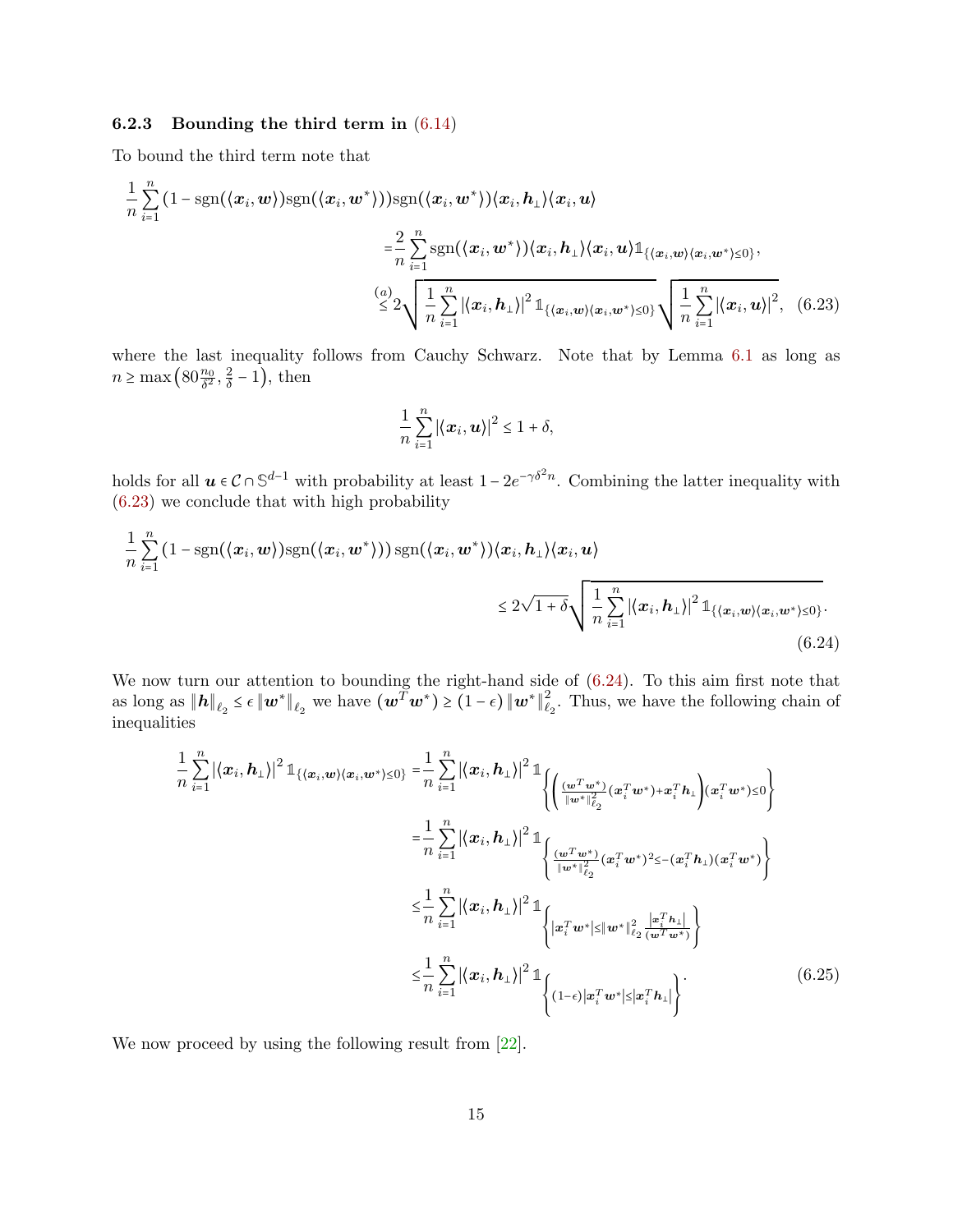**Lemma 6.5**  $[22]$  Let  $C \in \mathbb{R}^d$  be a closed cone. Also let  $w^*$  be a fixed vector in  $\mathbb{R}^d$ . Furthermore, assume

$$
n \geq c \cdot \omega^2 (\mathcal{C} \cap \mathbb{S}^{d-1}),
$$

with c a fixed numerical constant. Then

$$
\frac{1}{n}\sum_{i=1}^n |\langle x_i, h_\perp\rangle|^2 \mathbb{1}_{\left\{(1-\epsilon)|x_i^T w^*| \leq |x_i^T h_\perp|\right\}} \leq \left(\delta + \sqrt{\frac{21}{20}}\epsilon\right)^2 \|h\|_{\ell_2}^2,
$$

holds with probability at least  $1 - 2e^{-\gamma \delta^2 n}$  for all vectors  $\mathbf{h} \in \mathcal{C}$  obeying

<span id="page-15-1"></span>
$$
\left\Vert \boldsymbol{h}\right\Vert _{\ell_{2}}\leq\epsilon\left\Vert \boldsymbol{w}^{\ast}\right\Vert _{\ell_{2}}.
$$

Proof This lemma follows from the argument on pages 27-30 of [\[22\]](#page-18-0).

Combining the lemma with equations [\(6.23\)](#page-14-0), [\(6.24\)](#page-14-1), and [\(6.25\)](#page-14-2) we conclude that as long as  $n \geq cn_0$ . then

$$
\frac{1}{n}\sum_{i=1}^{n}\left(1-\text{sgn}(\langle\boldsymbol{x}_i,\boldsymbol{w}\rangle)\text{sgn}(\langle\boldsymbol{x}_i,\boldsymbol{w}^*\rangle)\right)\text{sgn}(\langle\boldsymbol{x}_i,\boldsymbol{w}^*\rangle)\langle\boldsymbol{x}_i,\boldsymbol{h}_\perp\rangle\langle\boldsymbol{x}_i,\boldsymbol{u}\rangle\leq 2\sqrt{1+\delta}\left(\delta+\sqrt{\frac{21}{20}}\epsilon\right)\|\boldsymbol{h}\|_{\ell_2},\tag{6.26}
$$

holds for all  $u \in C \cap \mathbb{S}^{d-1}$  and  $h \in E(\epsilon)$  with probability at least  $1 - 4e^{-\gamma n \delta^2}$ . This completes the bound on the third term of [\(6.14\)](#page-11-0).

### 6.2.4 Bounding the fourth term in [\(6.14\)](#page-11-0)

To bound the fourth term of [\(6.14\)](#page-11-0) note that by the argument leading to [\(6.23\)](#page-14-0)

$$
\frac{1}{n}\sum_{i=1}^{n}\left[\frac{\text{sgn}(\langle x_i, w \rangle)}{2}\left(1-\text{sgn}(\langle x_i, w^* \rangle)\right)+\frac{\langle h, w^* \rangle}{\|w^*\|_{\ell_2}^2}\right](1-\text{sgn}(\langle x_i, w \rangle)\text{sgn}(\langle x_i, w^* \rangle))|\langle x_i, w^* \rangle|\langle x_i, u \rangle,\leq 2\sqrt{1+\delta}\sqrt{\frac{1}{n}\sum_{i=1}^{n}\left|\frac{\text{sgn}(\langle x_i, w \rangle)}{2}\left(1-\text{sgn}(\langle x_i, w^* \rangle)\right)+\frac{\langle h, w^* \rangle}{\|w^*\|_{\ell_2}^2}\right|^2|\langle x_i, w^* \rangle|^2\mathbb{1}_{\{\langle x_i, w \rangle \langle x_i, w^* \rangle \leq 0\}},}\leq 4\sqrt{1+\delta}\sqrt{\frac{1}{n}\sum_{i=1}^{n}|\langle x_i, w^* \rangle|^2\mathbb{1}_{\{\langle x_i, w \rangle \langle x_i, w^* \rangle \leq 0\}}},\tag{6.27}
$$

holds for all  $u \in C \cap \mathbb{S}^{d-1}$  with probability at least  $1 - 2e^{-\gamma \delta^2 n}$ . We again proceed by using the following result from [\[22\]](#page-18-0).

**Lemma 6.6**  $[22]$  Let  $C \in \mathbb{R}^d$  be a closed cone. Also let  $w^*$  be a fixed vector in  $\mathbb{R}^d$ . Furthermore, assume

<span id="page-15-0"></span>
$$
n \geq c \cdot \omega^2 (\mathcal{C} \cap \mathbb{S}^{d-1}),
$$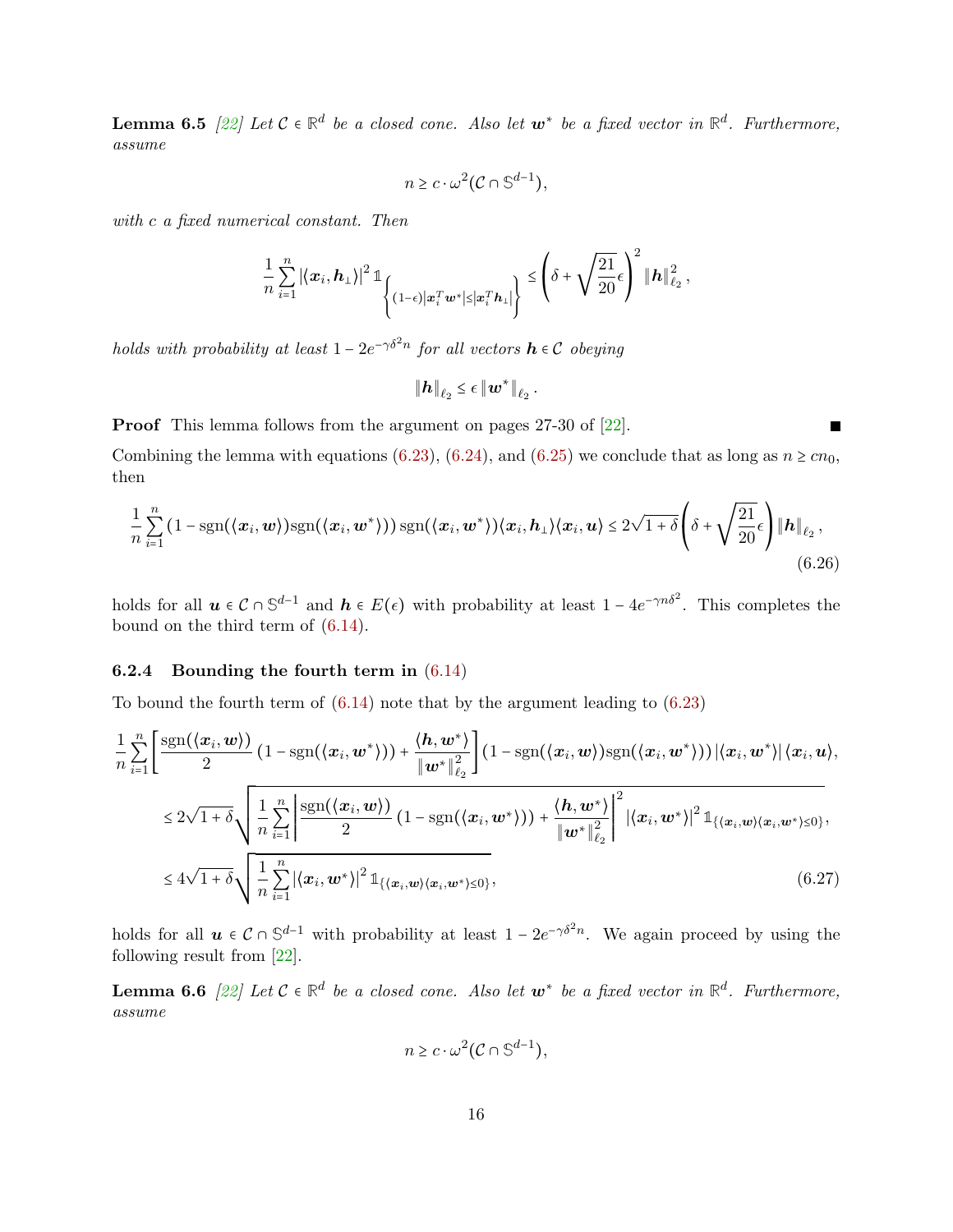with c a fixed numerical constant. Then

$$
\frac{1}{n}\sum_{i=1}^n | \langle x_i, \bm{w}^* \rangle |^2 \, \mathbb{1}_{\{\langle \bm{x}_i, \bm{w} \rangle \langle \bm{x}_i, \bm{w}^* \rangle \leq 0\}} \leq \frac{1}{(1-\epsilon)^2} \left( \delta + \sqrt{\frac{21}{20}} \epsilon \right)^2 \| \bm{h} \|_{\ell_2}^2 \, ,
$$

holds with probability at least  $1 - 2e^{-\gamma \delta^2 n}$  for all vectors  $\mathbf{h} \in \mathcal{C}$  obeying

$$
\|\boldsymbol{h}\|_{\ell_2}\leq \epsilon\,\|\boldsymbol{w}^*\|_{\ell_2}
$$

.

<span id="page-16-2"></span>П

Proof This lemma follows from the argument on pages 27-30 of [\[22\]](#page-18-0).

Combining the lemma with [\(6.27\)](#page-15-0) we conclude that as long as  $n \geq cn_0$ , then

$$
\frac{1}{n}\sum_{i=1}^{n}\left(1-\text{sgn}(\langle\mathbf{x}_i,\mathbf{w}\rangle)\text{sgn}(\langle\mathbf{x}_i,\mathbf{w}^*\rangle)\right)\text{sgn}(\langle\mathbf{x}_i,\mathbf{w}^*\rangle)\langle\mathbf{x}_i,\mathbf{h}_\perp\rangle\langle\mathbf{x}_i,\mathbf{u}\rangle\leq \frac{4\sqrt{1+\delta}}{(1-\epsilon)^2}\left(\delta+\sqrt{\frac{21}{20}}\epsilon\right)\|\mathbf{h}\|_{\ell_2},\tag{6.28}
$$

holds for all  $u \in C \cap \mathbb{S}^{d-1}$  and  $h \in E(\epsilon)$  with probability at least  $1 - 4e^{-\gamma n \delta^2}$ . This completes the bound on the fourth term of [\(6.14\)](#page-11-0).

#### <span id="page-16-1"></span>6.2.5 Putting the bounds together

In this Section we put together the bounds of the previous sections. Combining [\(6.15\)](#page-11-1), [\(6.22\)](#page-13-3),  $(6.26)$ , and  $(6.28)$  we conclude that

$$
\left\langle \boldsymbol{u}, \boldsymbol{w}-\boldsymbol{w}^*-\nabla \mathcal{L}(\boldsymbol{w})\right\rangle \leq 2\left(\delta+\sqrt{1+\delta}\left(1+\frac{2}{(1-\epsilon)^2}\right)\left(\delta+\sqrt{\frac{21}{20}}\epsilon\right)\right)\left\|\boldsymbol{w}-\boldsymbol{w}^*\right\|_{\ell_2},
$$

holds for all  $u \in C \cap \mathbb{S}^{d-1}$  and  $w \in E(\epsilon)$  with probability at least  $1 - 16e^{-\gamma \delta^2 n} - (n+10)e^{-\gamma n}$ . Using this inequality with  $\delta = 10^{-4}$  and  $\epsilon = 7/200$  we conclude that

$$
\langle \boldsymbol{u}, \boldsymbol{w}-\boldsymbol{w}^*-\nabla \mathcal{L}(\boldsymbol{w})\rangle \leq \frac{1}{4} \left\|\boldsymbol{w}-\boldsymbol{w}^*\right\|_{\ell_2},
$$

holds for all  $u \in C \cap \mathbb{S}^{d-1}$  and  $w \in E(\epsilon)$  with high probability.

### Acknowledgements

M.S. would like to thank Adam Klivans and Matus Telgarsky for discussions related to [\[7\]](#page-17-1) and the Isotron algorithm. This work was done in part while the author was visiting the Simons Institute for the Theory of Computing.

## References

<span id="page-16-0"></span>[1] D. Amelunxen, M. Lotz, M. B. McCoy, and J. A. Tropp. Living on the edge: Phase transitions in convex programs with random data. Information and Inference, 2014.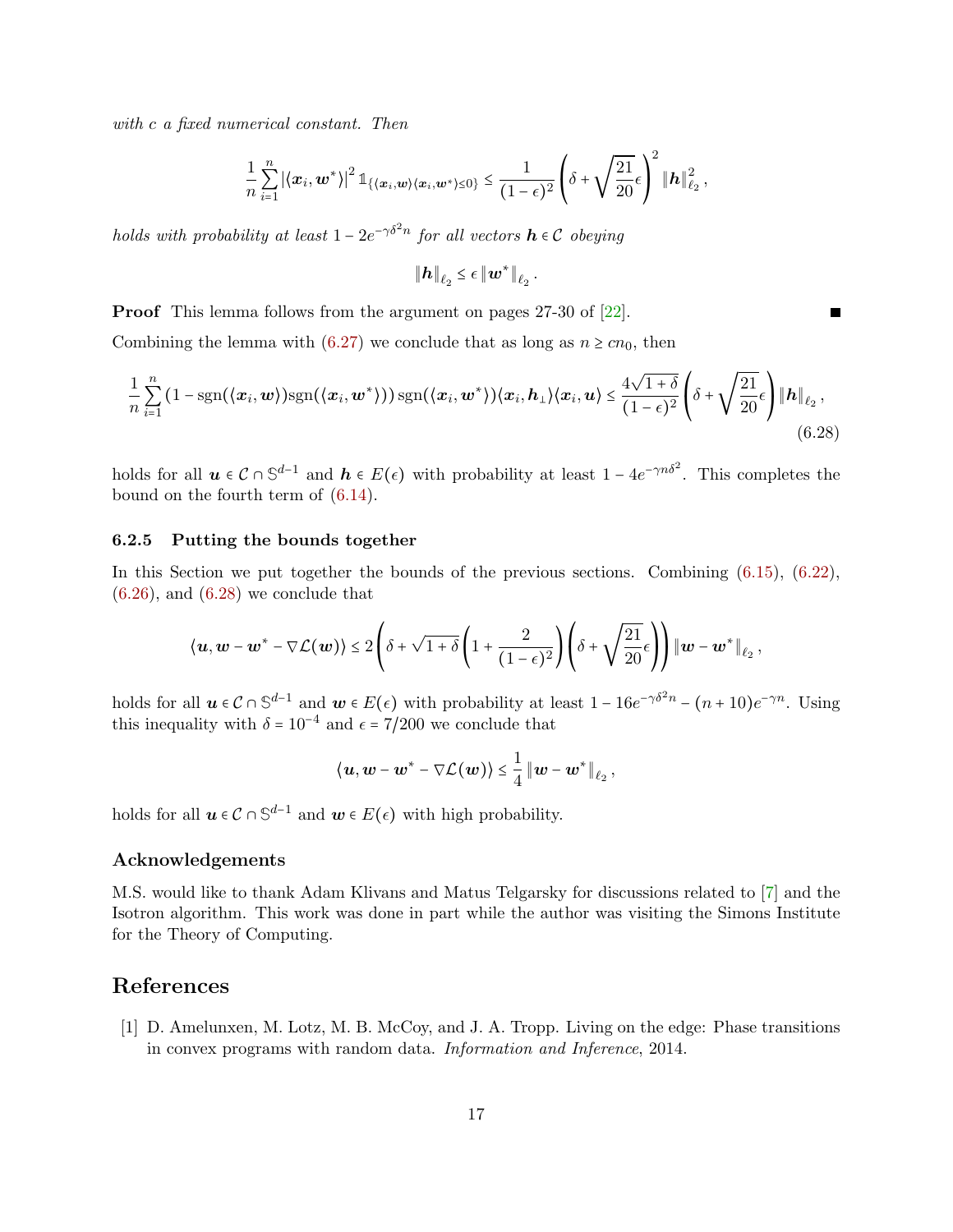- <span id="page-17-11"></span>[2] A. Brutzkus and A. Globerson. Globally optimal gradient descent for a convnet with gaussian inputs. International Conference on Machine Learning (ICML), 2017.
- <span id="page-17-15"></span>[3] E. J. Candes, X. Li, and M. Soltanolkotabi. Phase retrieval via Wirtinger flow: Theory and algorithms. IEEE Transactions on Information Theory, 61(4):1985–2007, 2015.
- <span id="page-17-6"></span>[4] V. Chandrasekaran, B. Recht, P. A. Parrilo, and A. S. Willsky. The convex geometry of linear inverse problems. Foundations of Computational Mathematics, 12(6):805–849, 2012.
- <span id="page-17-4"></span>[5] R. Collobert and J. Weston. A unified architecture for natural language processing: Deep neural networks with multitask learning. In Proceedings of the 25th international conference on Machine learning, pages 160–167. ACM, 2008.
- <span id="page-17-10"></span>[6] R. Ganti, N. Rao, R. M. Willett, and R. Nowak. Learning single index models in high dimensions. arXiv preprint arXiv:1506.08910, 2015.
- <span id="page-17-1"></span>[7] S. Goel, V. Kanade, A. Klivans, and J. Thaler. Reliably learning the ReLU in polynomial time. arXiv preprint arXiv:1611.10258, 2016.
- <span id="page-17-16"></span>[8] Y. Gordon. On Milman's inequality and random subspaces which escape through a mesh in **R** n . Springer, 1988.
- <span id="page-17-13"></span>[9] B. D. Haeffele and R. Vidal. Global optimality in tensor factorization, deep learning, and beyond. arXiv preprint arXiv:1506.07540, 2015.
- <span id="page-17-7"></span>[10] J. L. Horowitz and W. Hardle. Direct semiparametric estimation of single-index models with discrete covariates. Journal of the American Statistical Association, 91(436):1632–1640, 1996.
- <span id="page-17-8"></span>[11] H. Ichimura. Semiparametric least squares (SLS) and weighted SLS estimation of single-index models. Journal of Econometrics, 58(1-2):71–120, 1993.
- <span id="page-17-9"></span>[12] S. M. Kakade, V. Kanade, O. Shamir, and A. Kalai. Efficient learning of generalized linear and single index models with isotonic regression. In Advances in Neural Information Processing Systems, pages 927–935, 2011.
- <span id="page-17-0"></span>[13] A. T. Kalai and R. Sastry. The isotron algorithm: High-dimensional isotonic regression. In COLT, 2009.
- <span id="page-17-2"></span>[14] A. Krizhevsky, I. Sutskever, and G. E. Hinton. Imagenet classification with deep convolutional neural networks. In Advances in neural information processing systems, pages 1097–1105, 2012.
- <span id="page-17-12"></span>[15] Y. Li and Y. Yuan. Convergence analysis of two-layer neural networks with ReLU activation. arXiv preprint arXiv:1705.09886, 2017.
- <span id="page-17-3"></span>[16] A. Mohamed, G. E. Dahl, and G. Hinton. Acoustic modeling using deep belief networks. IEEE Transactions on Audio, Speech, and Language Processing, 20(1):14–22, 2012.
- <span id="page-17-14"></span>[17] Quynh Nguyen and Matthias Hein. The loss surface of deep and wide neural networks.  $arXiv$ preprint arXiv:1704.08045, 2017.
- <span id="page-17-5"></span>[18] S. Oymak, B. Recht, and M. Soltanolkotabi. Sharp time–data tradeoffs for linear inverse problems. arXiv preprint arXiv:1507.04793, 2015.